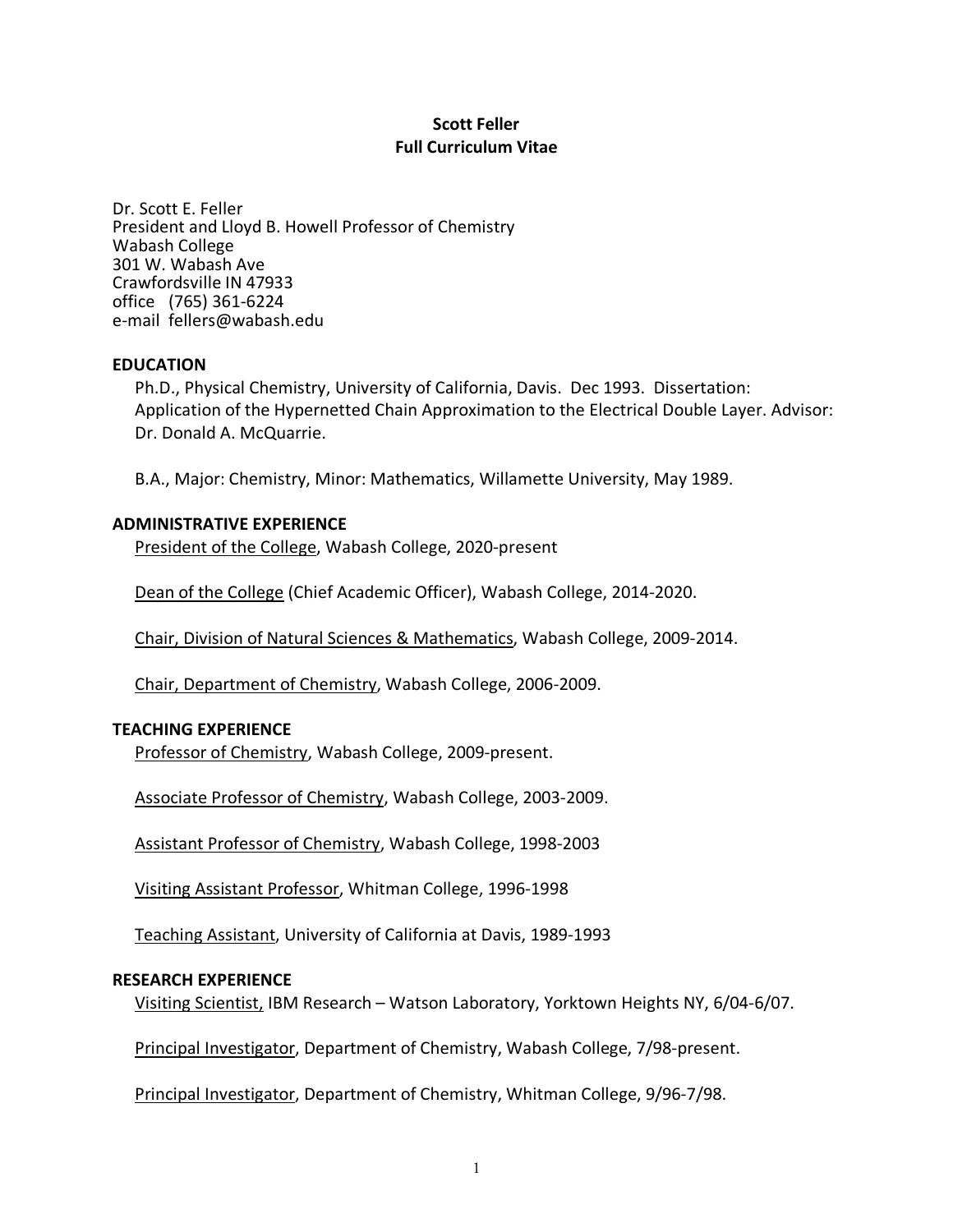Staff Fellow, Center for Biologics Evaluation & Research (FDA laboratory at the National Institutes of Health), 2/94-8/96. Supervisor: Dr Richard Pastor, Biophysics Laboratory.

Visiting Researcher, University of Leipzig, May 1996. Supervisor: Dr. Frank Volke, Department of Physics.

Graduate Study, UCDavis, 1/90-12/93. Supervisor: Dr. D.A. McQuarrie, Department of Chemistry.

Visiting Researcher, Universidad Autonoma Metropolitina-Iztapalapa (Mexico City), June-July 1992. Supervisor: Dr. Marcelo Lozada-Cassou, Department of Physics.

Research Assistant, Willamette University, 9/88-5/89. Supervisor: Dr. Arthur Payton, Department of Chemistry.

### **EXTERNAL GRANTS**

National Science Foundation. Title: RUI: Atomistic Modeling of Membrane Proteins. Amount: \$511,546. Period: 6/15/2015-6/15/2020.

National Science Foundation. Title: CC\*IIE Campus Design: Network Upgrade and Science DMZ to Enable High-Performance Data Transfer. Amount: \$347,107. Period: 9/1/2014- 8/30/2016. Co-PI with Bradley Weaver.

National Science Foundation. Title: S-STEM: Establishment of a Scholarship Program in Chemistry and Physics. Amount: \$650,000. Period: 10/1/2013-9/30/2017. Co-PI with James Brown.

National Science Foundation. Title: MRI: Acquisition of a Computer Cluster for undergraduate Chemistry Research and Teaching by the Midwest Undergraduate Computational Chemistry Consortium (MU3C). Amount: \$299,942. Period: 10/1/2010- 9/30/2013. Co-PI with Krueger, Polik, Kuwata, & Kohen.

National Science Foundation. Title: RUI: Exploring Lipid Interactions Using Atomistic Models. Amount: \$454,114. Period: 5/2010-5/2015.

National Science Foundation. Title: RUI: Atomistic Simulations of Lipid Bilayer Membranes. Amount: \$268,252. Period: 5/2006-5/2010.

National Institutes of Health, Nanomedicine center (one of 10 co-P.I.'s). Title: National Center for the Design of Biomimetic Nanoconductors. Amount \$6,500,000 (\$188,681 for Wabash). Period 9/2005-9/2009.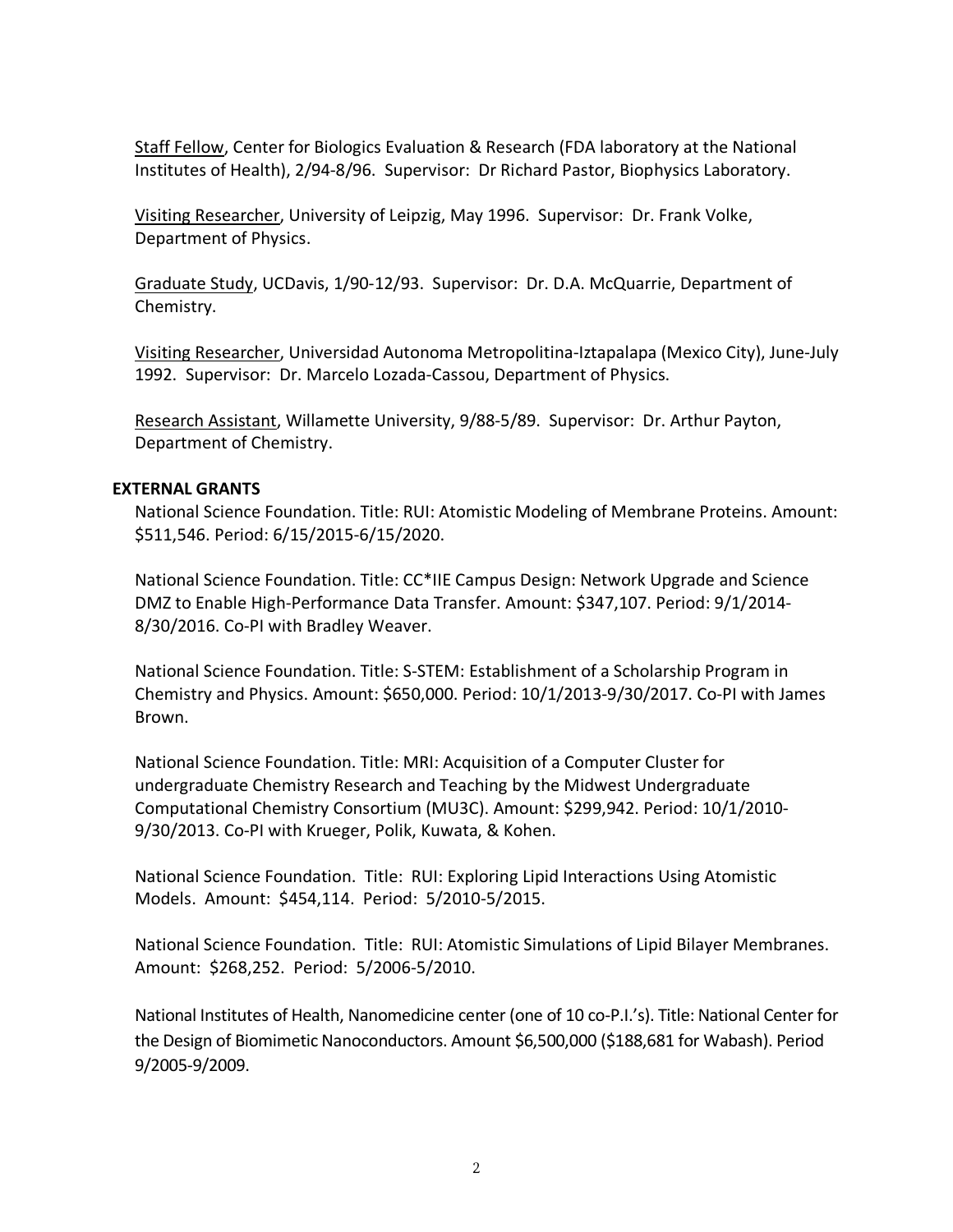Henry Dreyfus Teacher-Scholar Award. Title: Computational studies of lipid-protein interactions. Amount \$60,000. Period 9/2003-9/2008.

National Science Foundation, special grants program. Title: Examining student outcomes associated with undergraduate research participation at Wabash College. Amount \$36,297. Period: 2001-2003

National Science Foundation, CAREER award. Title: Use of atomic-level models to study lipid bilayer membranes and to enhance undergraduate teaching. Amount: \$500,000. Period: 5/2001-5/2006.

National Science Foundation, CCLI program. Title: Molecular Modeling Throughout the Chemistry Curriculum. Amount: \$36,874. Period: 2000-2002.

National Science Foundation travel award to attend CECAM conference in Lyon, France. July 1999.

National Science Foundation, RUI program. Title: Molecular Dynamics Simulations of Lipid Bilayer Membranes. Amount: \$156,418. Period: 5/1998-5/2001.

Food and Drug Administration, Office of Vaccine Research & Review. Title: Computer Modelling of Varicella (chicken pox). Amount: \$19,768. Period: 1997.

#### **PROFESSIONAL AFFILIATIONS**

American Chemical Society Midwest Association of Chemistry Teachers at Liberal Arts Colleges Council on Undergraduate Research Biophysical Society

## **PROFESSIONAL SERVICE**

Reviewer for: *Biophysical Journal*, *Journal of Chemical Physics*, *Journal of Physical Chemistry*, *Journal of the American Chemical Society*, *Physical Chemistry Chemical Physics*, *Journal of Molecular Biology*, *Journal of Computational Physics*, *Langmuir*, *Chemistry and Physics of Lipids*, *European Biophysical Journal*, *Journal of Chemical Theory and Computation, Biochimica Biophysica Acta., Journal of Membrane Biology*, *Journal of Computational Chemistry*, *Proceedings of the National Academies of Science*, *BMC-Biophysics, Biochemistry, PLOS*, and *Journal of Chemical Education*.

Review panel member: Molecular Biophysics section National Science Foundation; Course, Curriculum, and Laboratory Improvement section National Science Foundation; Department of Energy; Ohio Supercomputer Center; Membrane Biochemistry & Biophysics section National Institutes of Health; National Research Council Anton allocation panel.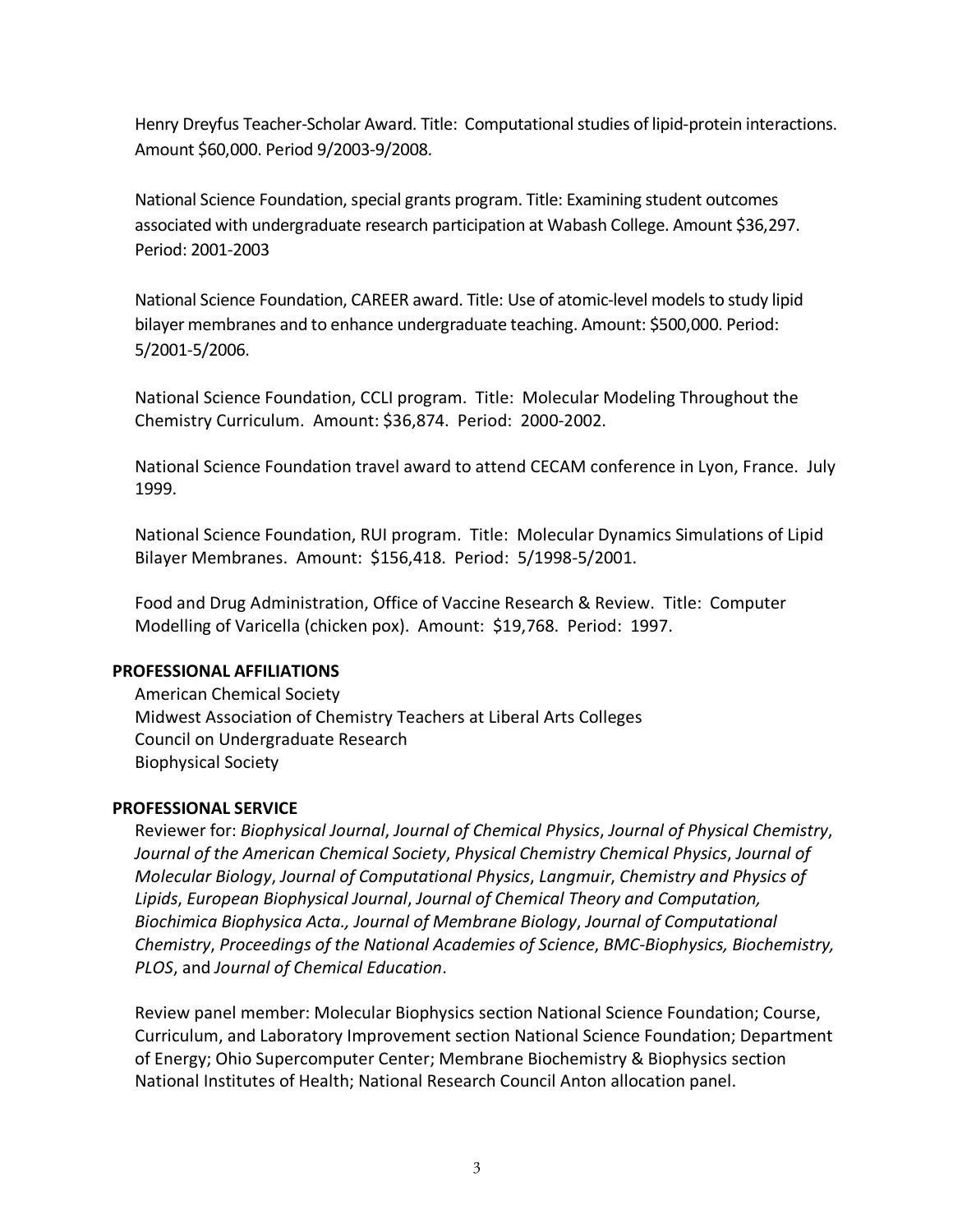Editorial Board Member: *Chemistry and Physics of Lipids, Journal of Membrane Biology, Biophysical Journal*

Chemistry Council Member, Campus Liason: Council on Undergraduate Research.

Chair, 2008 Membrane Structure and Assembly Subgroup, Biophysical Society

Chair, Chemistry Division of the Council on Undergraduate Research, 2013-2015

## **HONORS AND AWARDS**

Thomas E. Thompson Award, Biophysical Society, 2015

McClain-McTurnan-Arnold Excellence in Teaching Award, Wabash College, 2009.

Henry Dreyfus Teacher Scholar, Dreyfus Foundation, 2003-2008.

Award for Excellence in Undergraduate Chemical Research, given by Indiana University and Eli Lilly, 2001.

Scientific Achievement award for top research group (1 of 3 members), Food & Drug Administration; Center Director's award for Scientific Achievement, Center for Biologics Evaluation & Research/FDA, 1996.

Award for Outstanding Accomplishments in Graduate Program, UCDavis, 1991

Willamette University: American Chemical Society Scholarship, American Institute of Chemists award for Top Graduating Senior in Chemistry, Graduated Cum Laude, 1989

## **UNDERGRADUATE RESEARCH STUDENTS**

Olivia Uitto – PhD, University of Utah Roger Armen – PhD, University of Washington; Professor Thomas Jefferson Univ. Matthew Schneider – computer programmer, Cincinatti OH Matthew Kriech – PhD, University of Utah; General Manager, Pizo Technologies Robert Dirks – PhD, Cal Tech; Scientist at D.E. Shaw Research Chris Brown – MD, University of Cincinatti Matthew Strader – PhD, University of California at Berkeley Adam Moser – PhD, University of Minnesota; Professor Loras College Damon Carl – PhD, University of Utah; Lead Analyst, Heritage Environmental Services Joe Scanlon – PhD, University of Minnesota; Professor Ripon College John Dustman – M.S. Stanford University Jesse Ward – PhD, University of Michigan Galen Collins – PhD student, University of San Diego Matt Roark – computer systems administrator, Wabash College Xincheng Liu – chemistry and math teacher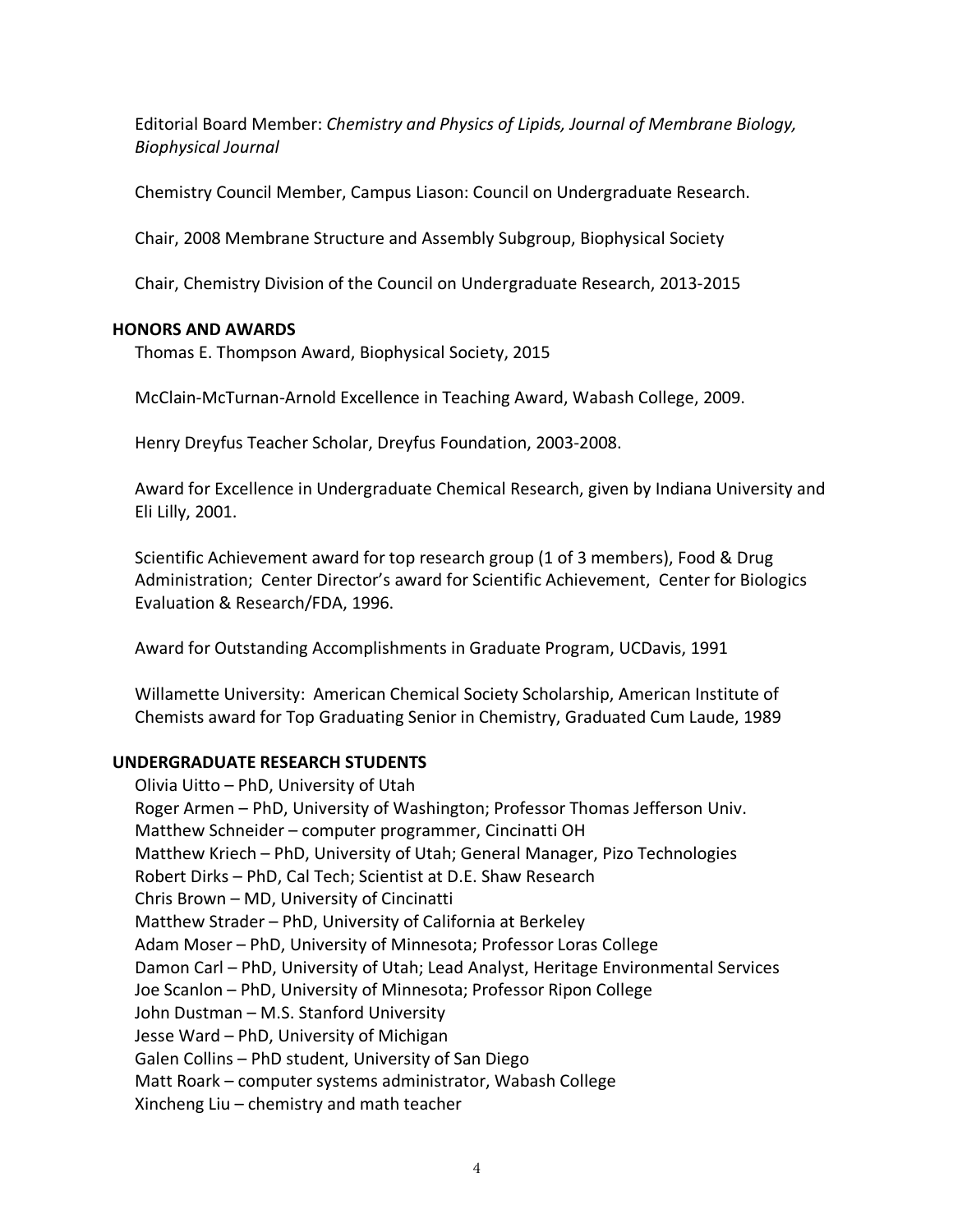Zeyu Lu – PhD, MIT James Gorman – PhD, University of Michigan Bo Wang – PhD, Yale University Shengshuang Zhu – PhD, Northwestern University Lu Hong – PhD student, University of Chicago Ryan Snyder – PhD student, Indiana University Rithy Heng – industrial chemist Andrew Puente – PhD student, Vanderbilt University

## **INVITED PRESENTATIONS**

"Variational Solutions to Integral Equation Theories of the Electrical Double Layer", 1994 National ACS meeting, Washington DC.

"Surface Tension-Area Isotherms of a DPPC Bilayer and Monolayer from Molecular Dynamics Computer Simulations", 1995 National ACS meeting, Chicago IL.

"Time Scales of Lipid Dynamics", 1996 Gordon Conference on Chemistry at Interfaces, Meriden NH.

"Interpretation of NOESY Cross-Relaxation Rates from Molecular Dynamics Simulation of a Lipid Bilayers", 1999 CECAM Conference on Lipid Bilayer Membranes and Membrane Associated Proteins, Lyon France.

"Building a Supercomputer for Computational Chemistry", 1999 Consortium of Liberal Arts Colleges (CLAC) annual meeting, Reed College.

"Interpretation of NOESY Cross-Relaxation Rates from Molecular Dynamics Simulation of a Lipid Bilayers", 2000 International Bunsen Discussion meeting on interactions of biopolymers with model membranes, Halle Germany.

"Lipid Dynamics from Simulation and Experiment", 2000 FASEB meeting on membrane biophysics, Saxon's River VT.

"New Insights into Biomembrane Structure from Two-Dimensional Overhauser Enhancement Spectroscopy – MD Simulations", 2001 Mesilla Workshop on the Structure and Dynamics of Biomembranes, Las Cruces NM.

"Molecular Dynamics Simulations of Saturated and Polyunsaturated Lipid Bilayer Membranes", 2002 International Society for the Study of Fatty Acids and Lipids, Montreal Canada.

"Polyunsaturated Lipid Bilayer Membranes: Insights from Molecular Dynamics Computer Simulations", 2003 University of Michigan Membrane Biophysics Symposium.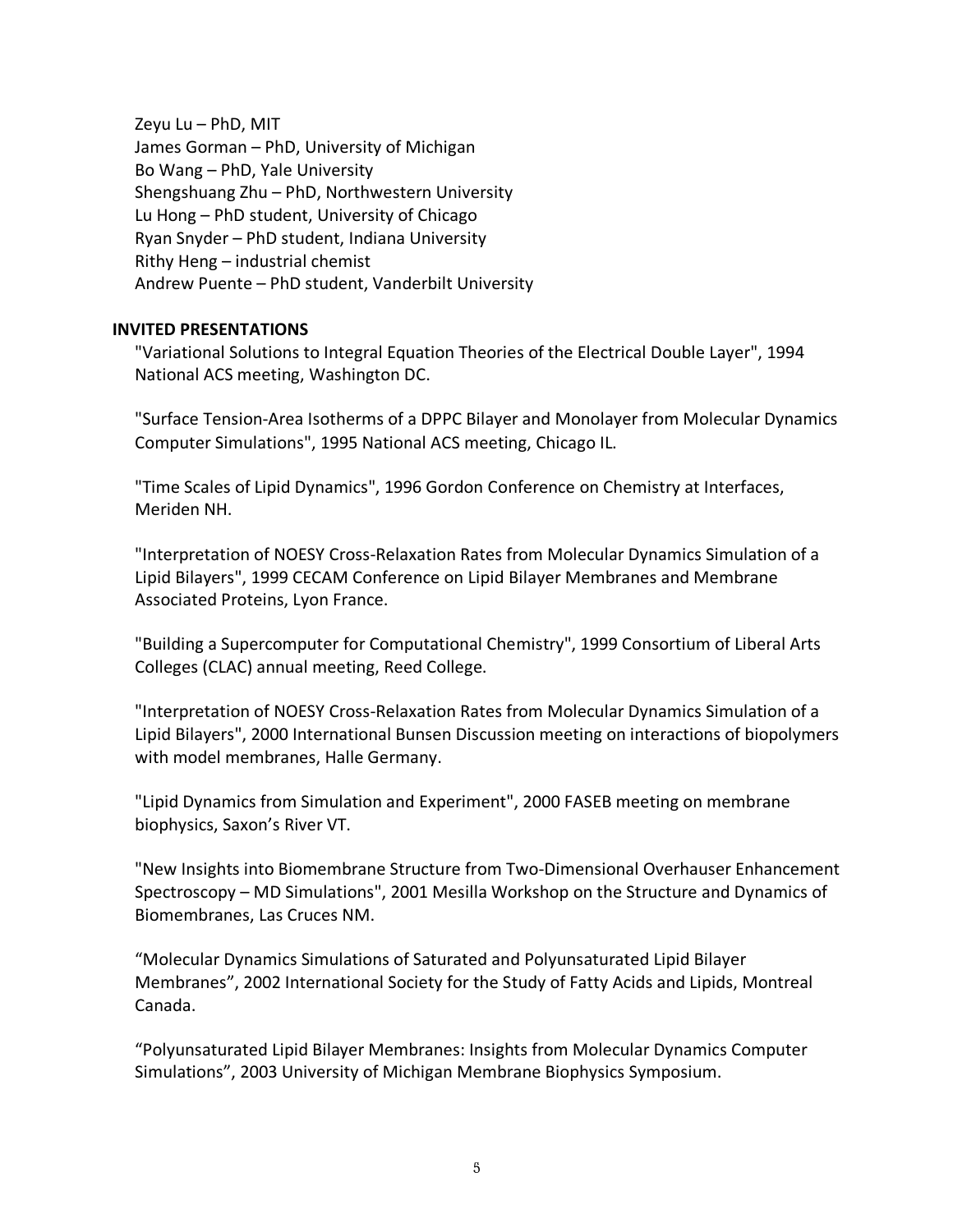"Insights into Polyunsaturated Lipids from Molecular Dynamics Simulations", 2004 Biophysical Society Annual Meeting.

"Understanding the unique properties of polyunsaturated lipids", Biological Membranes: Emerging Challenges at the Interface between Theory, Computer Simulation, and Experiment, Sun Valley Idaho, 2004.

"Molecular Dynamics Simulations of Saturated and Polyunsaturated Lipid Bilayer Membranes", Molecular Interface Symposium, Osaka, Japan 2004.

"Understanding the unique properties of polyunsaturated lipids", Midwest Computational Structural Biology Workshop, Augusta MI, 2005.

"The unique properties of polyunsaturated lipids", Biological Membranes: Structure and Function, Ohio Center for Technology and Science, Columbus OH, 2005.

"Roles for omega-3 fatty acids in the function of membrane proteins", 2006 Annual Meeting of the American Chemical Society, San Fransisco CA.

"Unique properties of polyunsaturated lipids and their interactions with membrane proteins", Gordon Research Conference on Ion Channels, Tilton NH.

"Validating membrane simulations through comparison with NMR and X-ray scattering experiments", 2007 Annual Meeting of the American Chemical Society, Chicago IL.

"Interactions of omega-3 fatty acids with rhodopsin", 2007 University of Delaware Membrane Protein Symposium, Newark DE

"Properties of lipids containing docosahexaenoic acid and their interactions with the integral membrane protein rhodopsin", 2008 International Society for the Study of Fatty Acids and Lipids, Kansas City MO.

"Structure and Dynamics of a Fluid Phase Bilayer on a Solid Support as Observed by a Molecular Dynamics Computer Simulation" 2009 ACS Colloid & Surface Science Symposium, Columbia University.

"Structure of a Lipidated ras Peptide Bound to a Phospholipid Bilayer" 2009 Telluride Science Center workshop on Membranes and membrane proteins: Challenges for theory and experiment.

"A Reinterpretation of Neutron Scattering Experiments on a Lipidated Ras Peptide Using Replica Exchange Molecular Dynamics" 2011 ACS Annual meeting, Anaheim CA.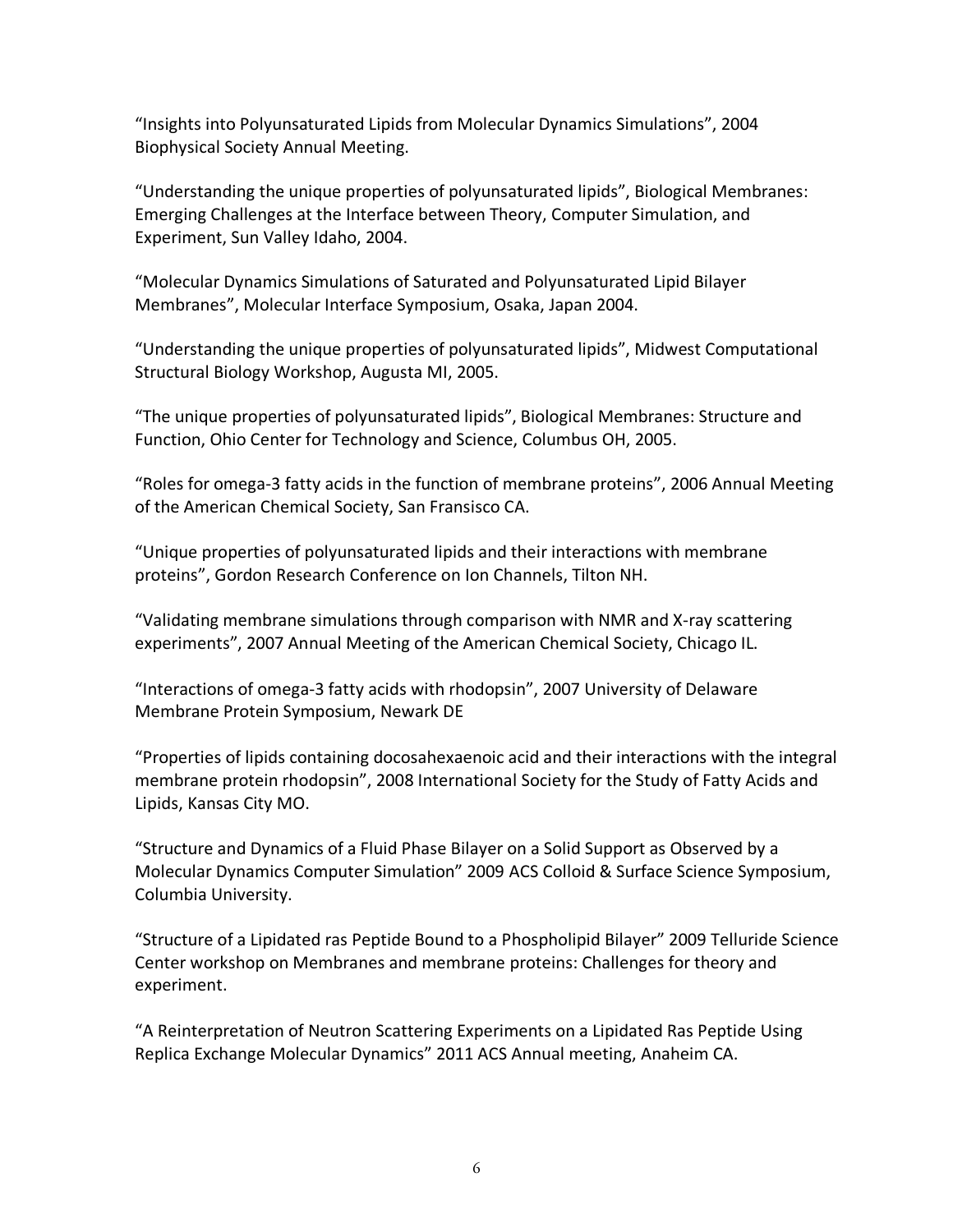"A Reinterpretation of Neutron Scattering Experiments on a Lipidated Ras Peptide Using Replica Exchange Molecular Dynamics" 2011 Snowmass conference on membranes and membrane proteins.

"Effect of lipid unsaturation on lipid-protein interactions" 2013 Snowmass conference on membranes and membrane proteins.

"Musings at MID-Career: What is so Special about omega-3 Fatty Acids?" 2015 Annual Meeting of the Biophysical-Society, Baltimore, MD

"Conformation of retinal controls the pKa of protonated Schiff base during rhodopsin activation" 2015 ACS Annual meeting, Denver CO

Departmental seminars: Purdue University, Illinois Institute of Technology, Indiana University, Notre Dame University, Michigan State University, Indiana University Purdue University Indianapolis, National Institute of Alcohol Abuse and Alcoholism, Miami University of Ohio, University of Illinois, IBM Yorktown Heights, University of Chicago, University of Leipzig (Germany), University of North Carolina-Greensboro, Yokohama City University (Japan), University of Kentucky, Washington University, University of Arizona, University of California-Davis, SUNY-Buffalo, Oberlin College, Hope College, University of Kansas, University of North Carolina-Wilmington, Florida State University University of Texas, Cornell-Weil Medical School, University of Rochester, University of Delaware, University of Arkansas, Hamilton College, Monmouth College.

# **BOOKS**

*Computational Modeling of Membrane Bilayers.* Edited by S.E. Feller. Elsevier. 2008.

**POSTER PRESENTATIONS AND CONTRIBUTED TALKS (\*denotes undergraduate co-authors)** D. Huster, S.E. Feller and K. Gawrisch, "NOESY NMR Crosspeaks Between Lipid Headgroups and Hydrocarbon Chains: Spin Diffusion or Molecular Disorder?", 1999 Biophysical Society Annual Meeting, Baltimore MD.

C.A Brown\* and S.E. Feller, "Molecular Dynamics Simulations of Ethanol in a Lipid Bilayer", 2000 American Chemical Society – Indianapolis section poster session.

K. Gawrisch, S.E. Feller, N.V. Eldho, and A.M. Safley, "Conformation and Flexibility of the Polyunsaturated Docosahexaenoic Acid Chain", 2001 Biophysical Society Annual Meeting, Boston MA.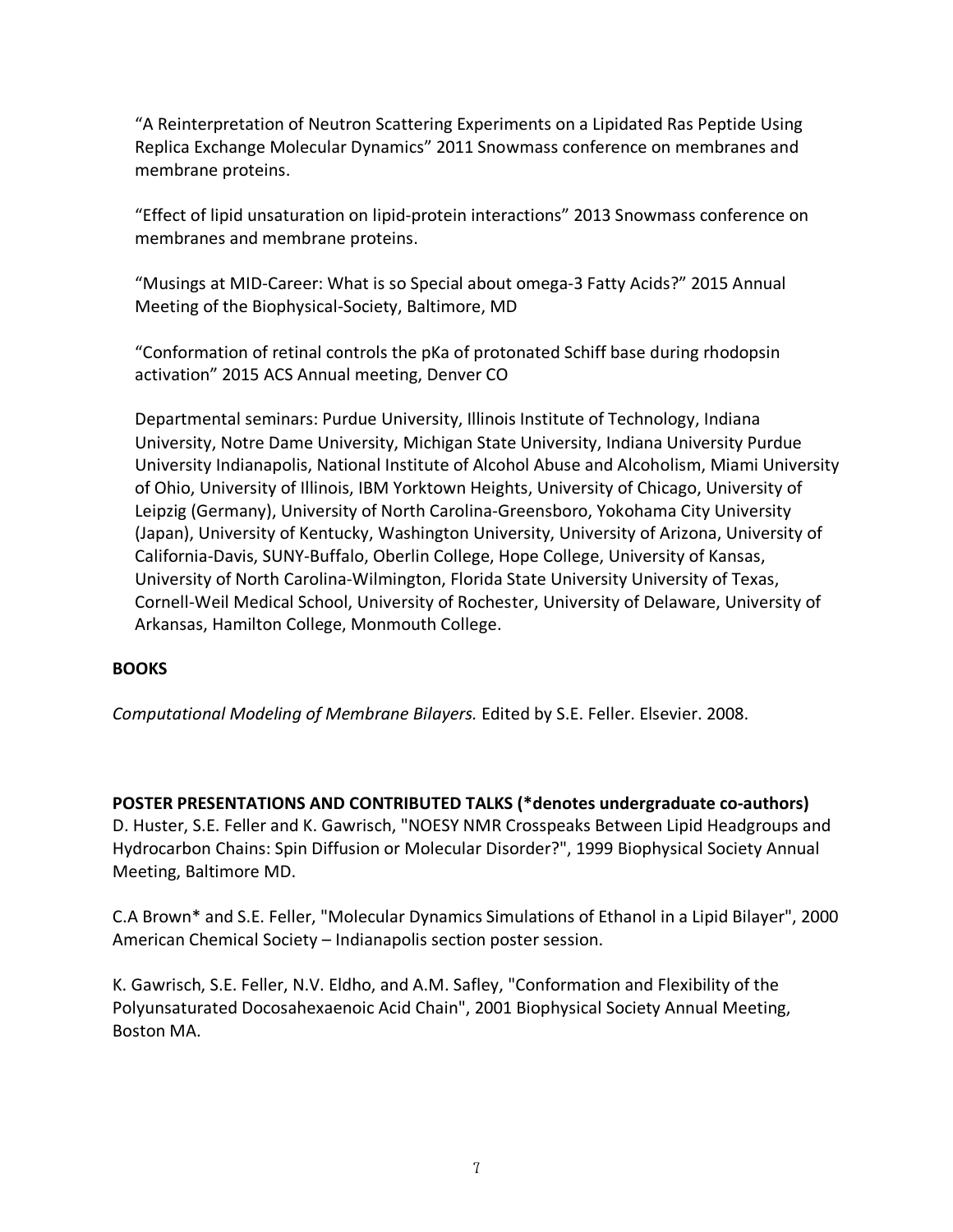D.T. Nizza, Christopher A. Brown\*, S.E. Feller, and K. Gawrisch, "NMR Measurements and MD Simulations of Ethanol-membrane Interactions", 2001 Biophysical Society Annual Meeting, Boston MA.

C.A Brown\* and S.E. Feller, "Molecular Dynamics Simulations of Ethanol in a Lipid Bilayer", 2001 National Conference on Undergraduate Research, Lexington KY.

S.E. Feller, R.F. Dallinger, and P.C. McKinney, "Integrating Molecular Modeling Into the General Chemistry Course", 2001 National ACS fall meeting, Chicago IL.

D.R. Carl\* and S.E. Feller, "Molecular dynamics simulations of liquid/liquid interfaces: An in depth look at water/octane", 2001 American Chemical Society – Indianapolis section poster session.

A. Moser\* and S.E. Feller, "Molecular Modeling of Lipid Bilayer Membranes", 2001 American Chemical Society – Indianapolis section poster session.

M.L. Strader\* and S.E. Feller, "A Flexible All-atom Model of Dimethylsulfoxide for Molecular Dynamics Simulations", 2001 American Chemical Society – Indianapolis section poster session

A. Beselman, S.E. Feller, and A.D. MacKerell Jr, "Quantum mechanical study of the intrinsic energetics of the glycerol phosphate linker region of phospholipids", 2002 Biophysical Society Annual Meeting, Boston MA.

D.R. Carl\* and S.E. Feller, "Calculating Free Energies of Transferring a Single Water Molecule Through Bulk Layers of Sixteen-Carbon Chains: A Study of Increasing Levels of Unsaturation in Hexadecane Molecules", 2002 American Chemical Society – Indianapolis section poster session.

J. Dustman\* and S.E. Feller, "Calculating Viscosities and Related Properties of Alkanes and Alcohols from Molecular Dynamics Simulations", 2002 American Chemical Society – Indianapolis section poster session.

J.D. Scanlon\* and S.E. Feller, "Molecular Dynamics Simulations of Humna N-RAS Protein in a Dimyristoylphosphatidylcholine (DMPC) bilayer", 2002 American Chemical Society – Indianapolis section poster session.

S.E. Feller and T.B. Woolf, "Polyunsaturation Effects on Protein:Lipid Interactions: Molecular Dynamics Simulations of Rhodopsin in an Explicit DHA Bilayer", 2003 Biophysical Society Annual Meeting, San Antonio TX.

S.E. Feller, K. Gawrisch and A.D. MacKerell, Jr., "Structural and Dynamic Properties of Polyunsaturated Fatty Acids from Simulation and Experiment", 2003 Biophysical Society Annual Meeting, San Antonio TX.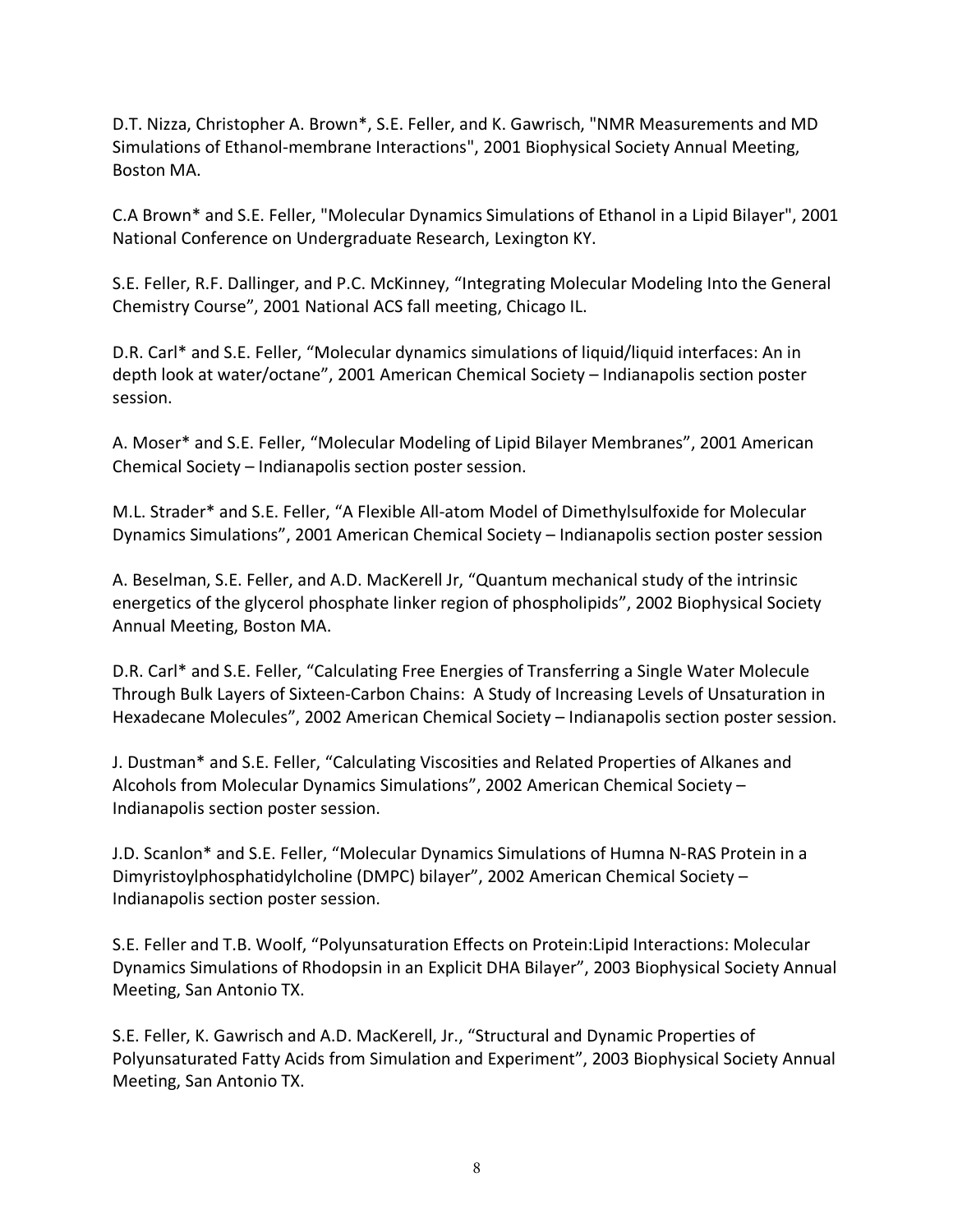N.V. Eldho, S.E. Feller, S. Tristram-Nagle, I.V. Polozov, K. Gawrisch, "Polyunsaturated Docosahexaenoic vs. Docosapentaenoic Acid – Differences in Lipid Matrix Properties from the Loss of One Double Bond", 2003 Biophysical Society Annual Meeting, San Antonio TX.

D.R. Carl\* and S.E. Feller, "Calculating Free Energies of Transferring a Single Water Molecule Through Bulk Layers of Sixteen-Carbon Chains: A Study of Increasing Levels of Unsaturation in Hexadecane Molecules", National Conference for Undergraduate Research, Salt Lake City UT.

J. Dustman\* and S.E. Feller, "A Computational Study of Viscosity in the Lipid Bilayer", 2003 American Chemical Society – Indianapolis section poster session.

J. Ward\* and S.E. Feller, "The Effects of Trans-Fatty Acids on Lipid Membranes", 2003 American Chemical Society – Indianapolis section poster session.

S.P. Soni, J. Ward\*, S.E. Feller, S.R. Wassall, "Molecular Organization in a Trans Unsaturated Membrane", 2004 Biophysical Society Annual Meeting, Baltimore MD.

J. Dustman\*, H.C. Gaede, K. Gawrisch, S.E. Feller, "Interaction of a Series of Aromatic Solutes with a Phospholipid Bilayer", 2004 Biophysical Society Annual Meeting, Baltimore MD.

Y. Liu, N. Kucerka, N. Chu, S. Tristram-Nagle, H.I. Petrache, S.E. Feller, J.F. Nagle, "Structure and Interactions of Biomembranes Using Diffuse X-ray Scattering on Fully Hydrated Oriented Systems ", 2004 Biophysical Society Annual Meeting, Baltimore MD.

S.E. Feller, M.C. Pitman, "A Molecular Dynamics Study of the Interaction of Cholesterol with Saturated and Polyunsaturated Fatty Acids in a Phosphatidylcholine Lipid Bilayer", 2004 Biophysical Society Annual Meeting, Baltimore MD.

M.C. Pitman, S.E. Feller, "Structure and dynamics of 1-stearoyl-2-oleoylphosphatidyethanolamine (SOPE) by molecular simulation reveals notable differences compared to 1-palmitoyl-2-oleoyl-phosphatidylcholine (POPC) due to head group hydrogen bonding in SOPE", 2004 Biophysical Society Annual Meeting, Baltimore MD.

N. Kucerka, J.F. Nagle, S.E. Feller, P. Balgavy, "Advanced Models to Obtain Structural Information from Neutron Scattering on LUVs", 2004 Biophysical Society Annual Meeting, Baltimore MD.

J. Ward\* and S.E. Feller, "The Effects of Trans-Fatty Acids on Lipid Membranes", 2004 National Conference on Undergraduate Research, Indianapolis IN.

S.P. Soni, J. Ward\*, S.E. Feller, S.R. Wassall, "Molecular Organization in a Trans Unsaturated Membrane", 2004 Central Regional Meeting of the American Chemical Society.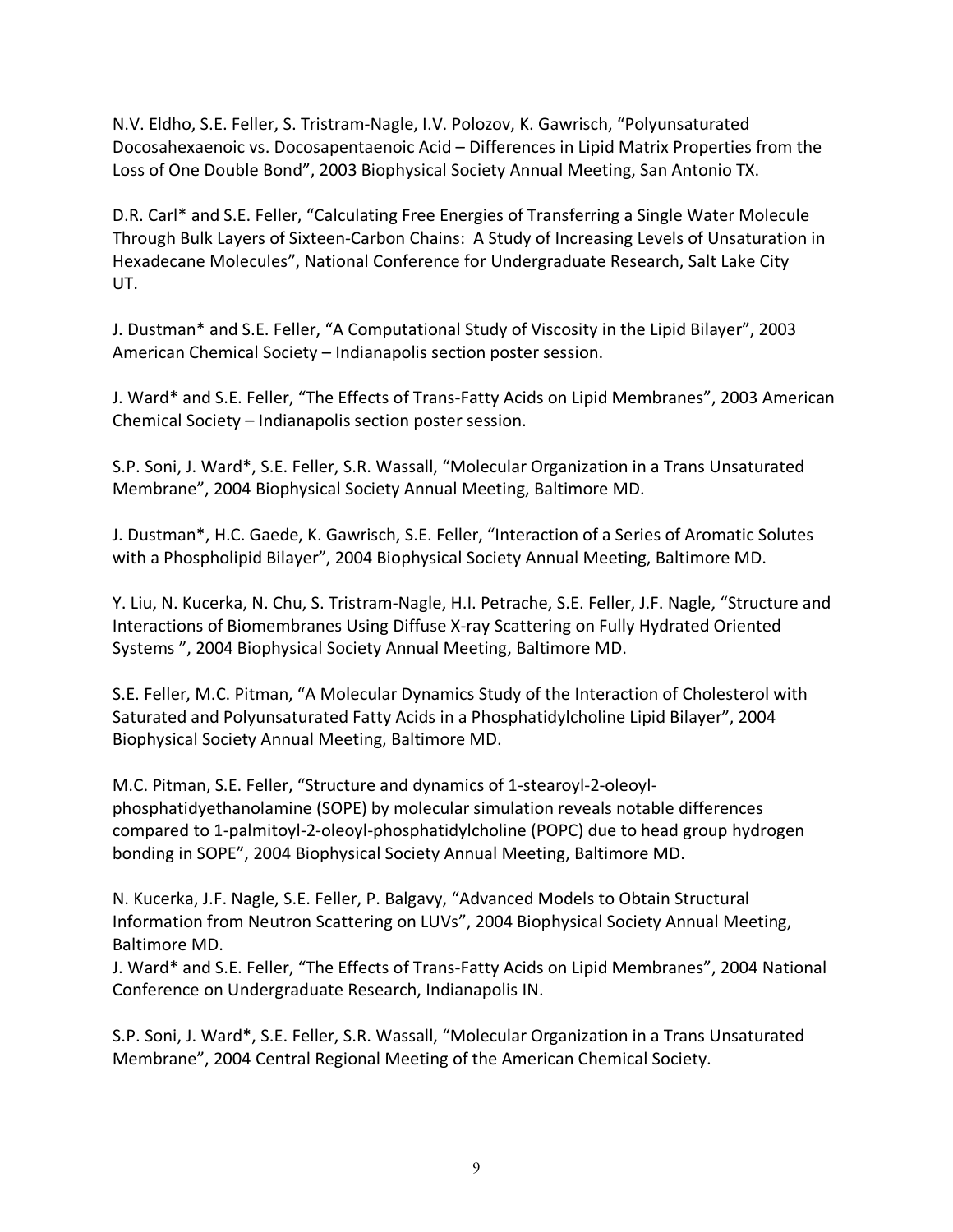S.E. Feller, M.C. Pitman, "A Molecular Dynamics Study of the Interaction of Cholesterol with Saturated and Polyunsaturated Fatty Acids in a Phosphatidylcholine Lipid Bilayer", 2004 Biophysical Discussions meeting, Asilomar, CA.

S.E. Feller, M.C. Pitman, F. Suits, "A Molecular Dynamics Study of the Interaction of Cholesterol with Saturated and Polyunsaturated Fatty Acids in a Phosphatidylcholine Lipid Bilayer", 2005 Biophysical Society Annual Meeting, Long Beach CA.

M.C. Pitman, F. Suits, A. Grossfield, S.E. Feller, "Molecular Dynamics Investigation of Dark-Adapted Rhodopsin in an explicit 2:2:1 SDPE/SDPC/Cholesterol Environment: Membrane Structure and Dynamics", 2005 Biophysical Society Annual Meeting, Long Beach CA.

A. Grossfield, M.C. Pitman, F. Suits, S.E. Feller, "Molecular Dynamics Investigation of Dark-Adapted Rhodopsin in an explicit 2:2:1 SDPE/SDPC/Cholesterol Environment: Protein Structure and Dynamics", 2005 Biophysical Society Annual Meeting, Long Beach CA.

M. Carrillo-Tripp, S.E. Feller, "Lateral Pressure Distribution of Mono and Polyunsaturated Acid Containing Lipid Membranes", 2005 Biophysical Society Annual Meeting, Long Beach CA.

S.E. Feller, A. Vogel, H. Waldmann, K. Arnold, D. Huster, "Molecular Dynamics Simulation of a Lipidated Ras Peptide in Membranes", 2005 Biophysical Society Annual Meeting, Long Beach CA.

A. Vogel, C.P. Katzka, H. Waldmann, K. Arnold, S.E. Feller, M.F. Brown, D. Huster, "Dynamics of a Lipid-Modified Ras Peptide in Membranes Investigated by <sup>2</sup>H Solid-State NMR Relaxation and Molecular Dynamics Simulation", 2006 Biophysical Society Annual Meeting, Salt Lake City UT.

S.E. Feller, M.A. McCabe, R. Adlof, S.R. Wassall, "Double Bond Location Determines Molecular Area and Lateral Tension: Solid State <sup>2</sup>H NMR and MD Simulations of Positional Isomers of a Monounsaturated Phospholipid Membrane", 2006 Biophysical Society Annual Meeting, Salt Lake City UT.

A. Grossfield, S.E. Feller, M.C. Pitman, "A role for direct interactions in the modulation of rhodopsin by omega-3 polyunsaturated lipids", 2006 Biophysical Society Annual Meeting, Salt Lake City UT.

M.C. Pitman, A. Grossfield, S.E. Feller, "Exploring Activation of Rhodopsin with Large Scale Molecular Dynamics", 2006 Biophysical Society Annual Meeting, Salt Lake City UT. K. Martinez-Mayorga, P.W. Lau, M.C. Pitman, S.E. Feller, M.F. Brown, "Molecular Dynamics Simulation of Light Activation of Rhodopsin", 2006 Biophysical Society Annual Meeting, Salt Lake City UT.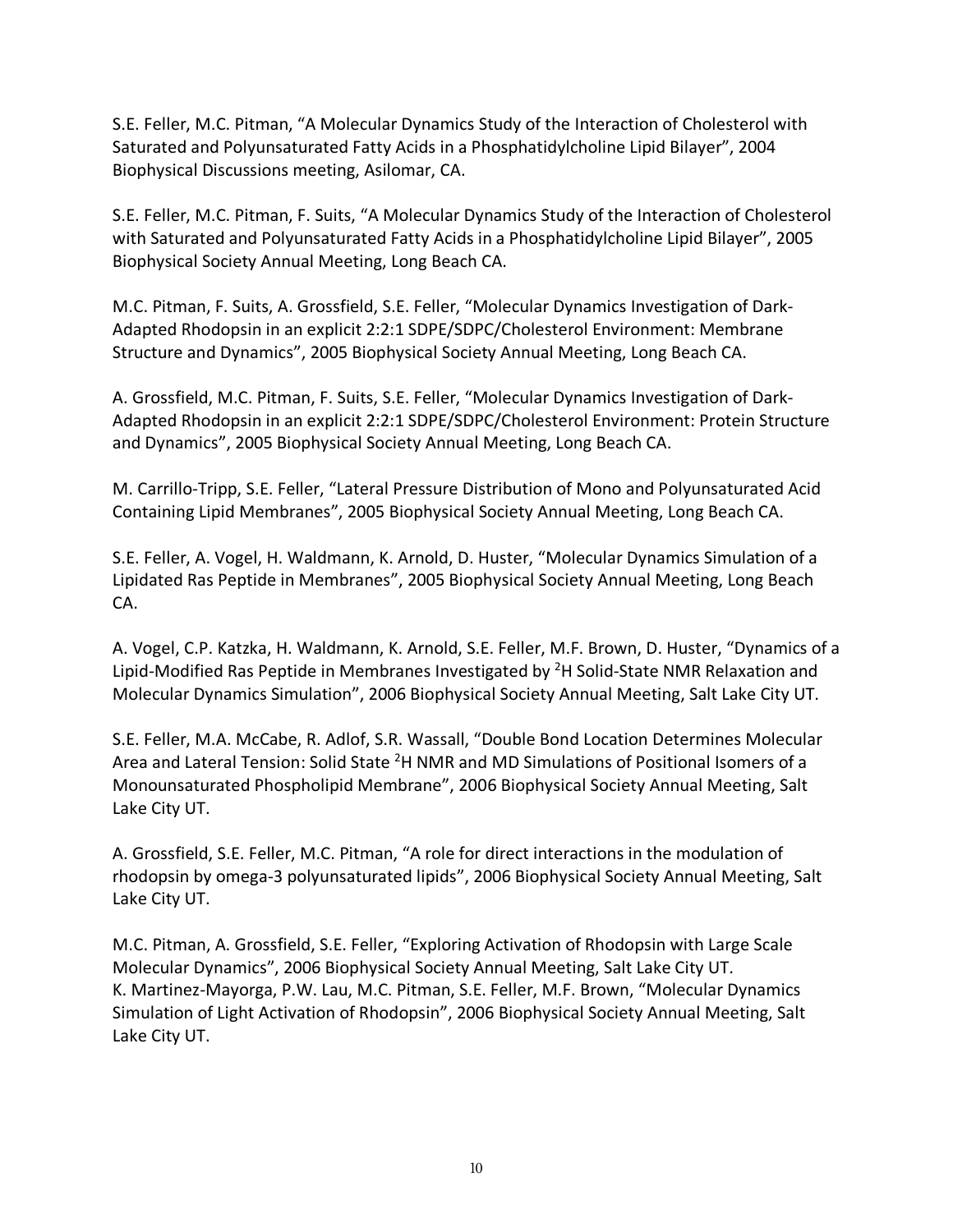P.W. Lau, M.C. Pitman, S.E. Feller, M.F. Brown, "Conformational Sensitivity of Retinylidene Cofactor in Rhodopsin Studied by Molecular Dynamics", 2006 Biophysical Society Annual Meeting, Salt Lake City UT.

K. Gawrisch, O. Soubias, N.V. Eldho, W.E. Teague, and S.E. Feller, "Structure and dynamics of polyunsaturated hydrocarbon chains in lipid bilayers and their interaction with G-protein coupled membrane receptors", 2006 American Chemical Society Annual Meeting, San Fransisco CA.

S.E. Feller, "Validating membrane simulations through comparison with NMR and X-ray scattering experiments", 2007 American Chemical Society Annual Meeting, Chicago IL.

A. Grossfield, M.C. Pitman, S.E. Feller, O. Soubias, K. Gawrisch, "The role of water in rhodopsin activation: Insights from two microsecond-scale molecular dynamics simulations" 2007 Biophysical Society Annual Meeting, Baltimore MD.

A. Grossfield, S.E. Feller, M.C. Pitman, "Convergence of molecular dynamics simulations of membrane proteins" 2007 Biophysical Society Annual Meeting, Baltimore MD.

A. Vogel, G. Reuther, K.T. Tan, H. Waldmann, J. Kuhlmann, K. Arnold, S.E. Feller, M.F. Brown, D. Huster, "Dynamics of the Lipid-Modified Membrane Anchor of Human N-Ras Investigated by 2H Solid-State NMR Relaxation and Molecular Dynamics Simulations" 2007 Biophysical Society Annual Meeting, Baltimore MD.

S.P. Soni, J. Runyan, J.A. Ward\*, S.E. Sen, S.E. Feller, S.R. Wassall, "*Trans* vs. *Cis* Unsaturation: The Effects on Molecular Organization in a Phospholipid Membrane Studied by Solid State <sup>2</sup>H NMR Spectroscopy and MD Simulations" 2007 Biophysical Society Annual Meeting, Baltimore MD.

S. Tristram-Nagle, J.N. Sachs, N. Kucerka, S.E. Feller, J.F. Nagle, "Strategy for Structure Determination of Lipid/Cholesterol Bilayers" 2007 Biophysical Society Annual Meeting, Baltimore MD.

P.W. Lau, A. Grossfield, S.E. Feller, M.C. Pitman, M.F. Brown, "Retinal Flexibility of Rhodopsin Illuminated Through Large-Scale Molecular Dynamics Simulations" 2007 Biophysical Society Annual Meeting, Baltimore MD.

K. Martínez-Mayorga, M.C. Pitman, A. Grossfield, S.E. Feller, M.F. Brown, "Visual Receptor Activation Evaluated by Molecular Dynamics Simulations and Solid State <sup>2</sup>H NMR Spectroscopy" 2007 Biophysical Society Annual Meeting, Baltimore MD.

A. Vogel, D. Huster, A.V. Struts, S.E. Feller, and M.F. Brown, "Lipid Bilayer Dynamics Investigated by Combined Solid-State NMR Relaxation and Molecular Dynamics Simulations" 2008 Biophysical Society Annual Meeting, Long Beach CA.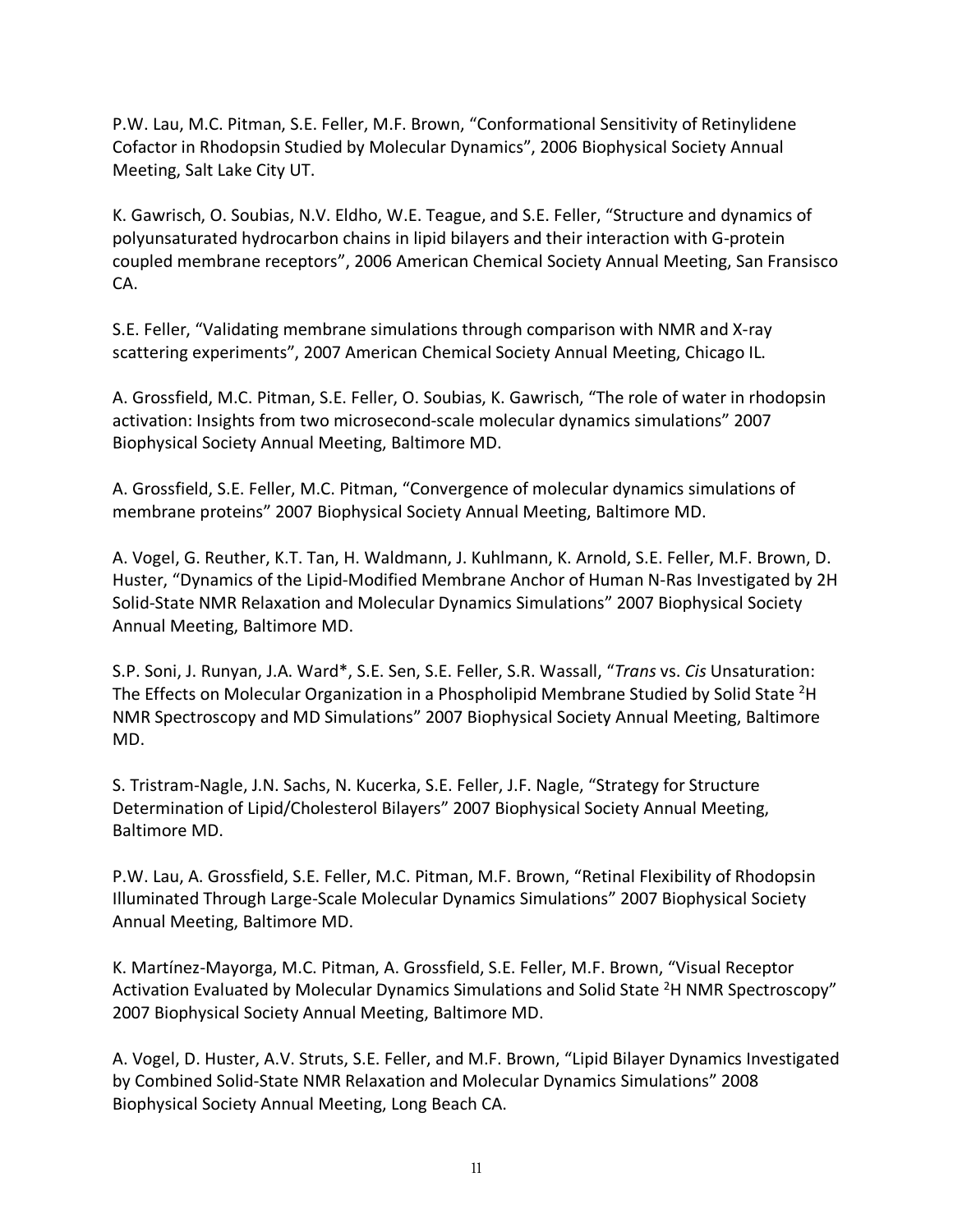A. Grossfield, S.E. Feller, and M.C. Pitman, "Specificity Of Antimicrobial Lipopeptides For Bacterial Membranes: Insights From Molecular Dynamics Simulations" 2008 Biophysical Society Annual Meeting, Long Beach CA.

A. Vogel, T. Schröder, K.T. Tan, C. Lange, H. Waldmann, S.E. Feller, M.F. Brown, and D. Huster, "Structure and Dynamics of the Acyl Chain of Lipid Modified Membrane Proteins Studied by  ${}^{2}$ H Solid-State NMR and MD Simulation" 2008 Biophysical Society Annual Meeting, Long Beach CA.

K. Martínez-Mayorga, A. Grossfield, J.L. Medina-Franco, M.C. Pitman, S.E. Feller, and M.F. Brown, "Retinal Relaxation in Rhodopsin Activation Viewed by Large-Scale Molecular Dynamics Simulations" 2008 Biophysical Society Annual Meeting, Long Beach CA.

P.W. Lau, A. Grossfield, S.E. Feller, K. Martínez-Mayorga, A.V. Struts, M.C. Pitman, and M.F. Brown, "Molecular Dynamics Simulations Unveil Dynamic Flexibility of Retinal within Binding Pocket of Rhodopsin" 2008 Biophysical Society Annual Meeting, Long Beach CA.

S.P. Soni, J. Runyan, G. Birch, J.A. Ward\*, S.E. Sen, S.E. Feller, and S.R. Wassall, "Molecular Organization In A Phospholipid Membrane Containing *Trans* Unsaturation" 2008 Biophysical Society Annual Meeting, Long Beach CA.

S. Feller, M. Roark, P. Tumanen, and H.L. Scott, "Simulation Studies Of The Properties Of Hydrated POPC Lipid Bilayers Interacting With A Nanoporous Solid Silica Substrate" 2008 Biophysical Society Annual Meeting, Long Beach CA.

N. Kucerka, J.F. Nagle, J. Sachs, S.E. Feller, J. Pencer, A. Jackson, and J. Katsaras, "Lipid Area Refinement Based On A Simultaneous Analysis Of Neutron And X-ray Scattering Data And Allatom Molecular Dynamics Simulations" 2008 Biophysical Society Annual Meeting, Long Beach CA.

A. Vogel, G. Reuther, K.T. Tan, H. Waldmann, S.E. Feller, and D. Huster, "Backbone Conformation and Dynamics of the Lipid-Modified Membrane Anchor of Human N-Ras Investigated by Solid-State NMR and Molecular Dynamics Simulations" 2008 Biophysical Society Annual Meeting, Long Beach CA.

P.H. Reggio, A. Grossfield, D. Hurst, K. Gawrisch, S.E. Feller, and M.C. Pitman, "Microsecond Time Scale Molecular Dynamics Simulations : Endocannabinoid Entry Into The Cannabinoid CB2 Receptor Via The Lipid Bilayer" 2008 Biophysical Society Annual Meeting, Long Beach CA.

A. Vogel, M.F. Brown, S.E. Feller, "Headgroup Conformations of Phospholipids from Molecular Dynamics Simulation: Sampling Challenges and Comparison to Experiment" 2009 Biophysical Society Annual Meeting, Boston MA.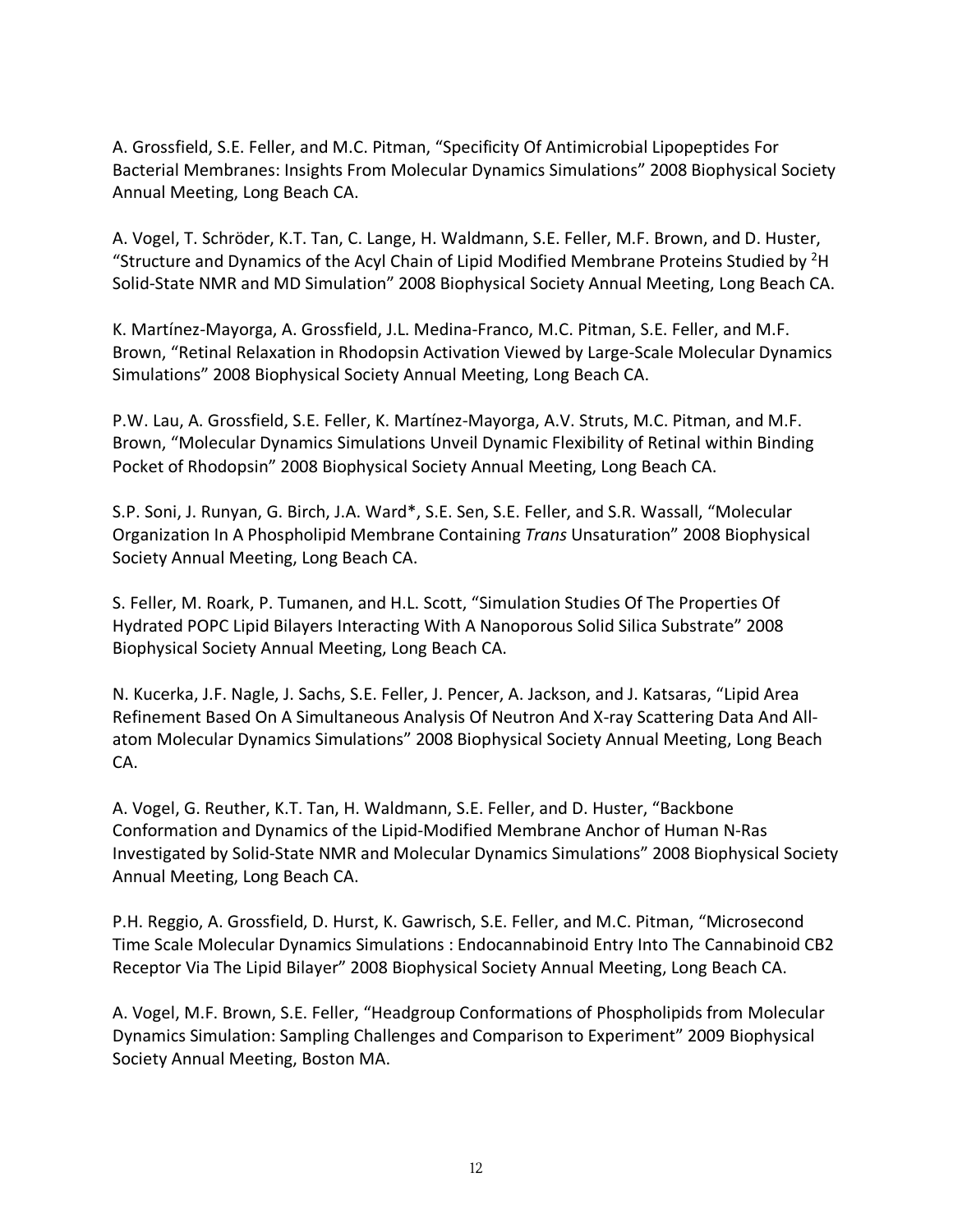A. Vogel, A. Grossfield, M.C. Pitman, S.E. Feller, M.F. Brown, "Lipid-Protein Interactions of Rhodopsin Investigated by Molecular Dynamics Simulations" 2009 Biophysical Society Annual Meeting, Boston MA.

A. Vogel, G. Reuther, K.T. Tan, H. Waldmann, S.E. Feller, M.F. Brown, and D. Huster, "Backbone Conformation and Dynamics of the Lipid-Modified Membrane Anchor of Human N-Ras Investigated by Solid-State NMR and Molecular Dynamics Simulations**"** 2009 Biophysical Society Annual Meeting, Boston MA.

G. Khelashvili, A. Grossfield, S.E. Feller, M.C. Pitman, H. Weinstein, "Structural and dynamic effects of cholesterol at preferred sites of interaction with rhodopsin identified from microsecond length molecular dynamics simulations" 2009 Biophysical Society Annual Meeting, Boston MA.

S.P. Soni, J. Runyan, G. Birch, J.A. Ward, S.E. Sen, S.E. Feller, S.R. Wassall, "The Effect of *Trans* Unsaturation on Molecular Organization in a Phospholipid Membrane" 2009 Biophysical Society Annual Meeting, Boston MA.

B. Mertz, S.E. Feller, M.F. Brown, "Computational Insights into Retinal Dynamics in Rhodopsin" 2010 Biophysical Society Annual Meeting, San Fransisco CA.

S.E. Feller "Unique lipid-protein interactions observered in molecular dynamics simulations of rhodopsin in a polyunsaturated membrane" 2010 American Society for Biochemistry and Molecular Biology Annual Meeting, Anaheim CA.

S.E. Feller "Helix-helix interactions in phospholipid bilayers as a function of acyl chain unsaturation" 2011 ACS Annual Meeting, Anaheim CA.

J. Gorman, S.E. Feller "A Comparative Molecular Dynamics Study of the Effect of Alpha-Tocopherol and Cholesterol on Phospholipid Bilayers having Different Levels of Acyl Chain Unsaturation" 2011 Biophysical Society Annual Meeting, Baltimore MD.

B. Mertz, K. Martinez-Mayorga, A. Grossfield, J.L. Medina-Franco, M.C. Pitman, S.E. Feller, M.F. Brown "Molecular Simulations Distinguish Rhodopsin Counterion Models by Retinal Polyene Fluctuations" 2011 Biophysical Society Annual Meeting, Baltimore MD.

S. Zhu\*, S.E. Feller "The pKa of Retinal Depends on the Conformation of the Beta-Ionone Ring" 2011 Biophysical Society Annual Meeting, Baltimore MD.

B. Mertz, M. Lu\*, S.E. Feller, M.F. Brown "Conformation and Protonation Significantly Influence Methyl Dynamics Yielding Improved Rhodopsin Retinal Force Field" 2011 Biophysical Society Annual Meeting, Baltimore MD.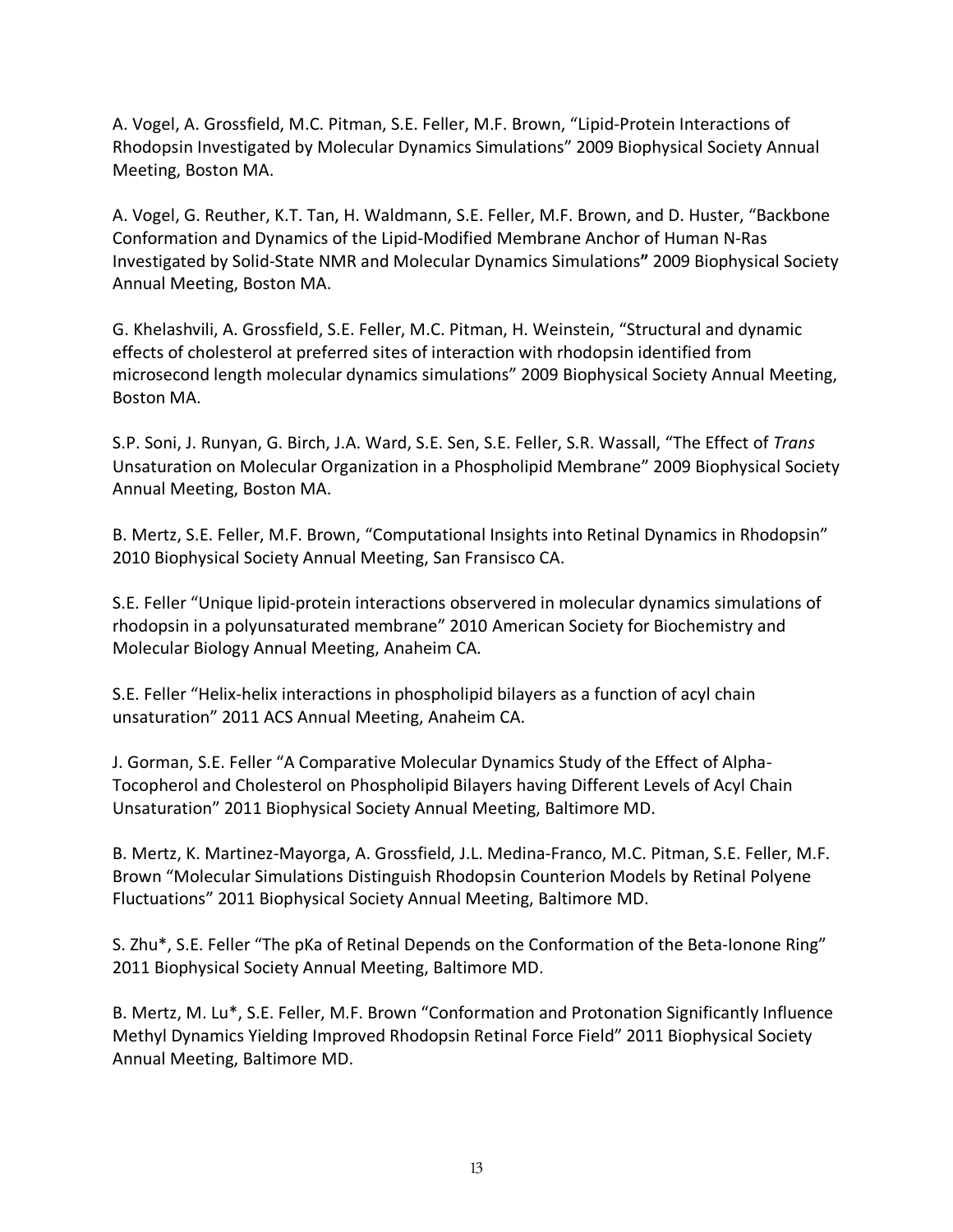B. Wang\*, S.E. Feller "Helix-helix interactions in phospholipid bilayers as a function of acyl chain unsaturation" 2011 Biophysical Society Annual Meeting, Baltimore MD.

S.E. Feller, M.A. Roark, A. Vogel "A Reinterpretation of Neutron Scattering Experiments on a Lipidated Ras Peptide Using Replica Exchange Molecular Dynamics" 2011 Biophysical Society Annual Meeting, Baltimore MD.

I. Vorobyov, M.B. Roark, S.E. Feller, T.W. Allen "Effect of Lipid Unsaturation on Membrane Protein Structure and Function from Multi-Microsecond Molecular Dynamics Simulations" 2012 Biophysical Society Annual Meeting, San Diego CA.

S. Zhu\*, B. Mertz, M.F. Brown, S.E. Feller "The Retinal Energy Landscape as a Function of the Rhodopsin Photocycle" 2012 Biophysical Society Annual Meeting, San Diego CA.

X. Leng, J.A. Williams, J.M. Gorman\*, S.E. Feller, J. Atkinson, S.R. Wassall "Molecular Organization of Vitamin E in a Polyunsaturated Membrane" 2012 Biophysical Society Annual Meeting, San Diego CA.

B.Mertz, K. Martínez-Mayorga, A. Grossfield, J.L. Medina-Franco, M.C. Pitman, S.E. Feller, M.F. Brown "Molecular Simulations Illuminate Rhodopsin Activation Based on New Crystal Structures" 2012 Biophysical Society Annual Meeting, San Diego CA.

X. Leng, J.A. Williams, D. Marquardt, N. Kucerka, J. Katsaras, J. Atkinson, T.A. Harroun, S.E. Feller, S.R. Wassall "Interaction of alpha-Tocopherol with a Polyunsaturated Lipid Studied by MD Simulations" 2013 Biophysical Society Annual Meeting, Philadelphia PA.

N. Leioatts, B.Mertz, K. Martínez-Mayorga, T.D. Romo ,M.C. Pitman, S.E. Feller, A. Grossfield, M.F. Brown "Retinal Changes Conformation during the Early States of Rhodopsin Activation" 2013 Biophysical Society Annual Meeting, Philadelphia PA.

R. Snyder, B. Wang, M. Roark, S.E. Feller, "Replica Exchange Umbrella Sampling Simulations Provide Insight into the Role of Docosahexaenoic Acid in Modulating the Stability of Transmembrane Proteins" 2014 Annual Meeting of the Biophysical-Society, San Francisco, CA

N. Leioatts, B. Mertz, K. Martinez-Mayorga, Karina; et al., "Retinal Makes Concerted Conformational Changes During Early Stages of Rhodopsin Activation" 2014 Annual Meeting of the Biophysical-Society, San Francisco, CA

X. Leng, J. Kinnun, S. Shaikh, Saame; et al., "n-3 PUFA-Containing Phospholipids Studied by MD Simulations: A Comparison of EPA, DPA and DHA" 2015 Annual Meeting of the Biophysical-Society, Baltimore, MD

# **PUBLICATIONS (\* denotes student co-authors)**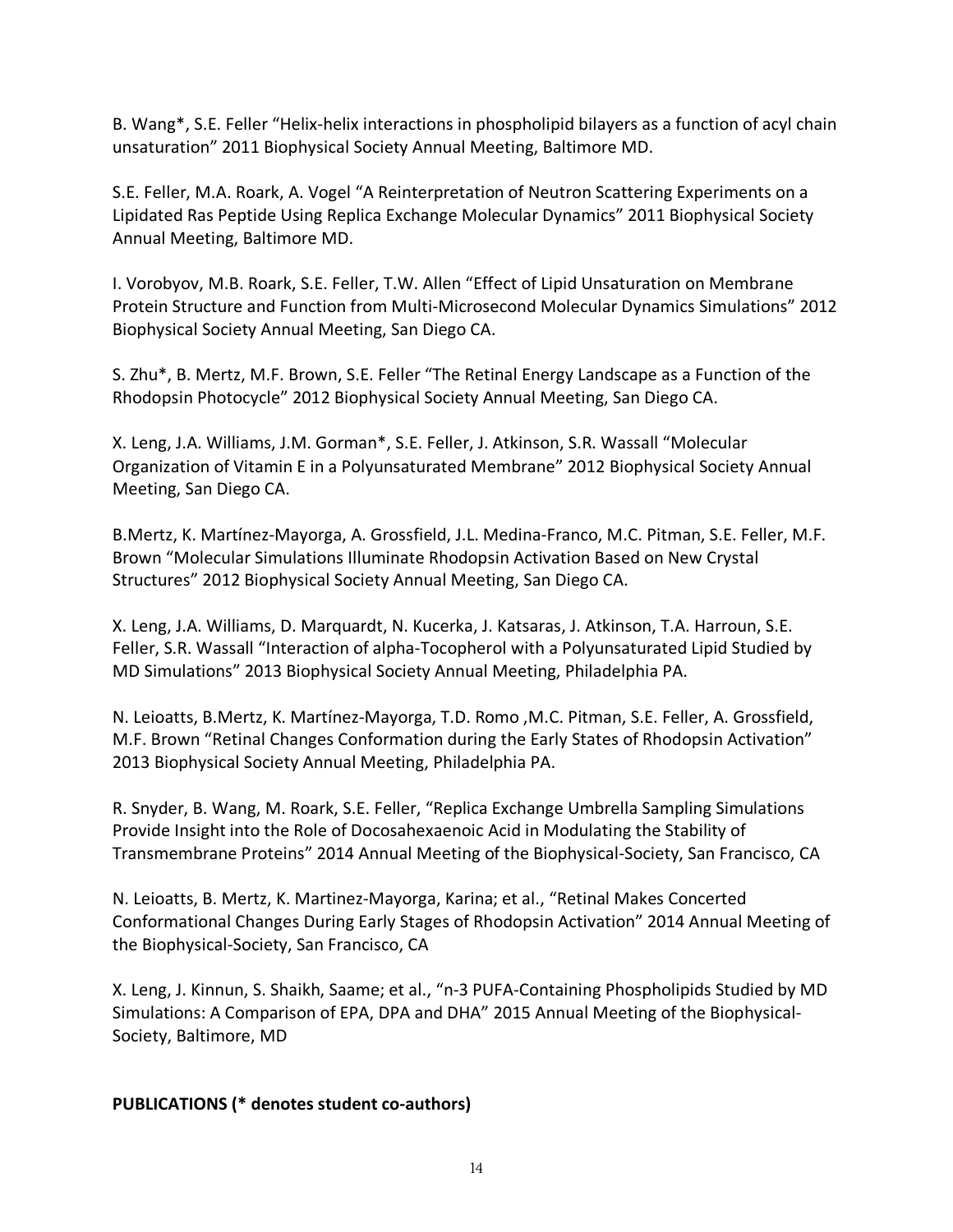1. A.D. Payton and S.E. Feller, "The Absolute Value of the Standard Partial Molar Entropy of the Hydrogen Ion in Aqueous Solution at 25°C", *J. Electro. Chem. Soc.* **137**, 183 (1990).

2. A.D. Payton, T.R. Eubanks, S.E. Feller and T.G. O'Donnell, "A Further Comparison of Theoretical and Experimental Limiting Slopes for the Concentration Dependence of Thermoelectric Powers in Aqueous Hydrochloric Acid at 25 and 15°C", *J. Electro. Chem. Soc.* **137**, 1028 (1990).

3. J.E. Curry, S.E. Feller and D.A. McQuarrie, "A Variational Solution of the Nonlinear Poisson-Boltzmann Equation Inside a Spherical Cavity", *J. Colloid Interface Sci.* **143**, 527 (1991).

4. S.E. Feller and D.A. McQuarrie, "A Variational Solution to the Hypernetted Chain Equation Applied to the Electrical Double Layer", *J. Phys. Chem.* **96**, 3454 (1992).

5. L. Yeomans, S.E. Feller, E. Sanchez and M. Lozada-Cassou, "The Structure of Electrolytes in Cylindrical Pores", *J. Chem. Phys.* **98**, 1436 (1993).

6. S.E. Feller and D.A. McQuarrie, "Calculation of the Force Between Planar Electrical Double Layers Containing Counterion Mixtures", *Mol. Phys.* **80**, 721 (1993).

7. S.E. Feller and D.A. McQuarrie, "Ion Distribution and Force Between Two Charged Plates: A Variational Solution of the Three Point Extension Hypernetted Chain Equations", *J. Colloid Interface Sci.* **162**, 208 (1994).

8. S.E. Feller and D.A. McQuarrie, "Ionic Size Effects on the Force Between Planar Electrical Double Layers", *J. Phys. Chem.* **97**, 12083 (1993).

9. J.A. Greathouse, S.E. Feller and D.A. McQuarrie, "The Modified Gouy-Chapman Theory: Comparison Between Electrical Double Layer Models of Clay Swelling", *Langmuir*, **10**, 2125 (1994).

10. S.E. Feller, Y. Zhang, R.W. Pastor and B.R. Brooks, "Molecular Dynamics Simulation at Constant Pressure: The Langevin Piston Method", *J. Chem. Phys.*, **103**, 4613 (1995).

11. R.W. Pastor and S.E. Feller, "Time Scales of Lipid Dynamics and Molecular Dynamics", in *Membrane Structure and Dynamics*, K.M. Merz and B. Roux (Eds.), Birkhauser, Boston, (1996).

12. Y. Zhang, S.E. Feller, B.R. Brooks and R.W. Pastor, "Computer Simulation of Liquid Interfaces I: Theory and Application to Octane/Water", *J. Chem. Phys.*, **103**, 10252 (1995).

13. S.E. Feller, Y. Zhang and R.W. Pastor, "Computer Simulation of Liquid Interfaces II: Surface Tension-Area Dependence of a Bilayer and Monolayer", *J. Chem. Phys.*, **103**, 10267 (1995).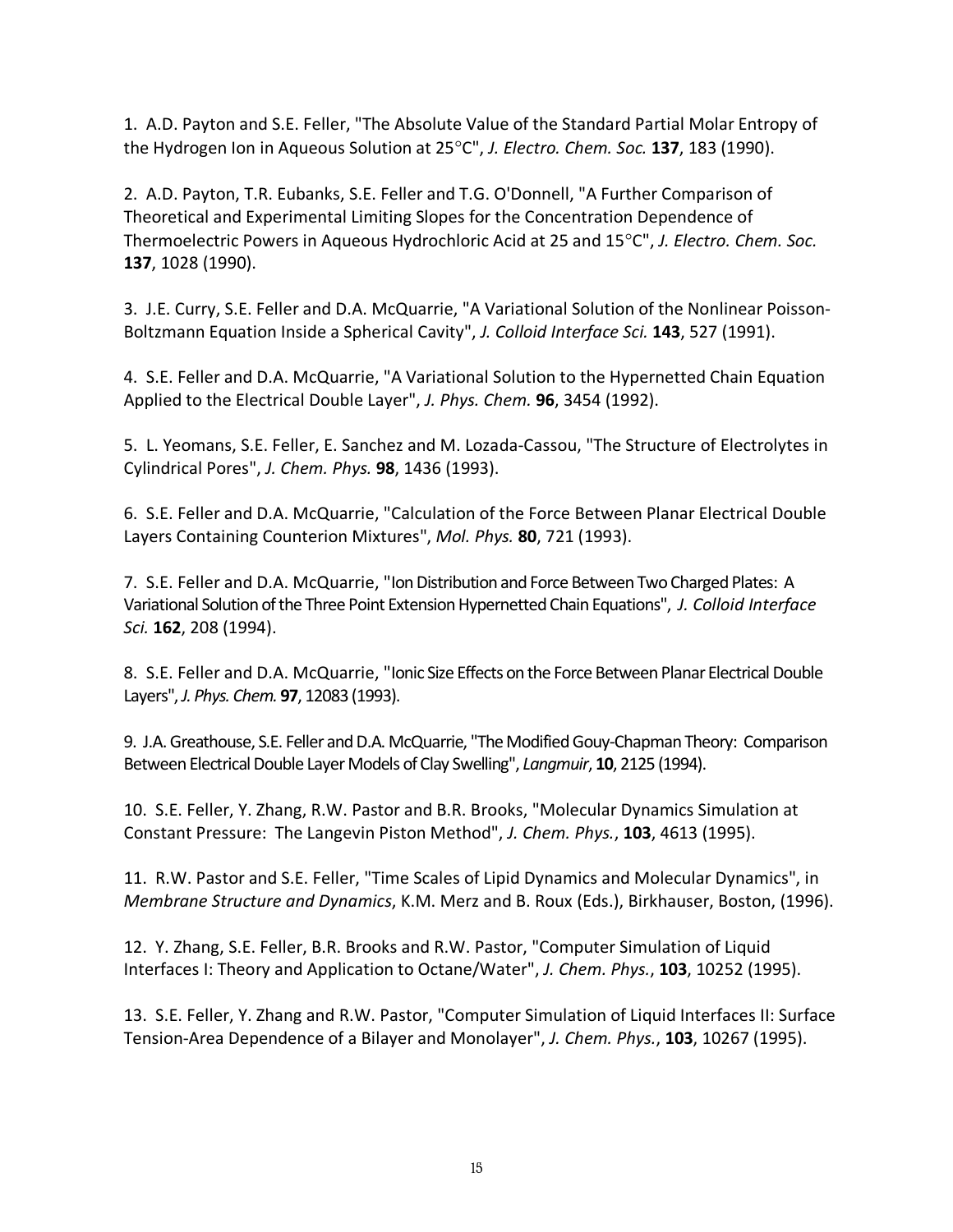14. N. Tjandra, S.E. Feller, R.W. Pastor and A. Bax, "Rotational Diffusion Anisotropy of Human Ubiquitin from 15N NMR Relaxation", *J. Amer. Chem. Soc.*, **117**, 12562 (1995).

15. S.E. Feller and R.W. Pastor, "On Simulating Lipid Bilayers with an Applied Surface Tension: Periodic Boundary Conditions and Undulations", *Biophys. J.*, **71**, 1350 (1996).

16. S.E. Feller, R.W. Pastor, A. Rojnuckarin, S. Bogusz and B.R. Brooks, "The Effect of Force Truncation on MD Simulations of Bulk Water Transport Properties and Interfacial Water Structural Properties", *J. Phys. Chem*., **100**, 17011 (1996).

17. S.E. Feller and R.W. Pastor, "Length Scales of Lipid Dynamics and Molecular Dynamics", in *Proceedings of the Pacific Symposium on Biocomputing*. R.B. Altman, A.K. Dunker, L. Hunter, T.E. Klein, Eds. World Scientific, Singapore, pp. 142-150 (1997).

18. S.E. Feller, D. Yin, R.W. Pastor and A. MacKerrell, Jr., "Molecular Dynamics Simulation of Unsaturated Lipids at How Hydration: Paramterization and Comparison with Diffraction Studies", *Biophysical J.*, **73**, 2269-2279 (1997).

19. S.E. Feller, R.M. Venable and R.W. Pastor, "Computer Simulation of a DPPC Phospholipid Bilayer: Structural Changes as a Function of Molecular Surface Area", *Langmuir*, **13**, 6555- 6561 (1997).

20. H.I Petrache, S.E. Feller and J.F. Nagle, "Partial Volumes from MD Simulations", *Biophysical J.*, **72**, 2237-2241 (1997).

21. R.S. Armen\*, O.D. Uitto\* and S.E. Feller, "Phospholipid Component Volumes. I. Determination and Application to Diffraction Refinement Methods", *Biophysical J.*, **75**, 734- 744 (1998).

22. S.E. Feller and R.W. Pastor, "Constant Surface Tension Simulations of Lipid Bilayers: the Sensitivity of Surface Areas and Compressibilities", *J. Chem. Phys*., **111**,1281-1287 (1999).

23. S.E. Feller, D. Huster and K. Gawrisch, "Interpretation of NOESY Cross-relaxation Rates from Molecular Dynamics Simulation of a Lipid Bilayer", *J. Amer. Chem. Soc.*, **121**, 8963-8964 (1999).

24. S.E. Feller and A.D. MacKerell, Jr., "An Improved Empirical Potential Energy Function for Molecular Simulations of Phospholipids", *J. Phys. Chem. B*, **104**, 7510-7515 (2000).

25. S.E. Feller, "Molecular Dynamics Simulations of Lipid Bilayers", *J. Curr Opin. Coll. Int. Sci*., **5**, 217-223 (2000).

26. S.E. Feller and C.F. Blaich, "Error Estimates for Fitted Parameters: Application to HCl/DCl Vibrational-Rotational Spectroscopy", *J. Chem. Ed*., **77**, 409-412 (2001).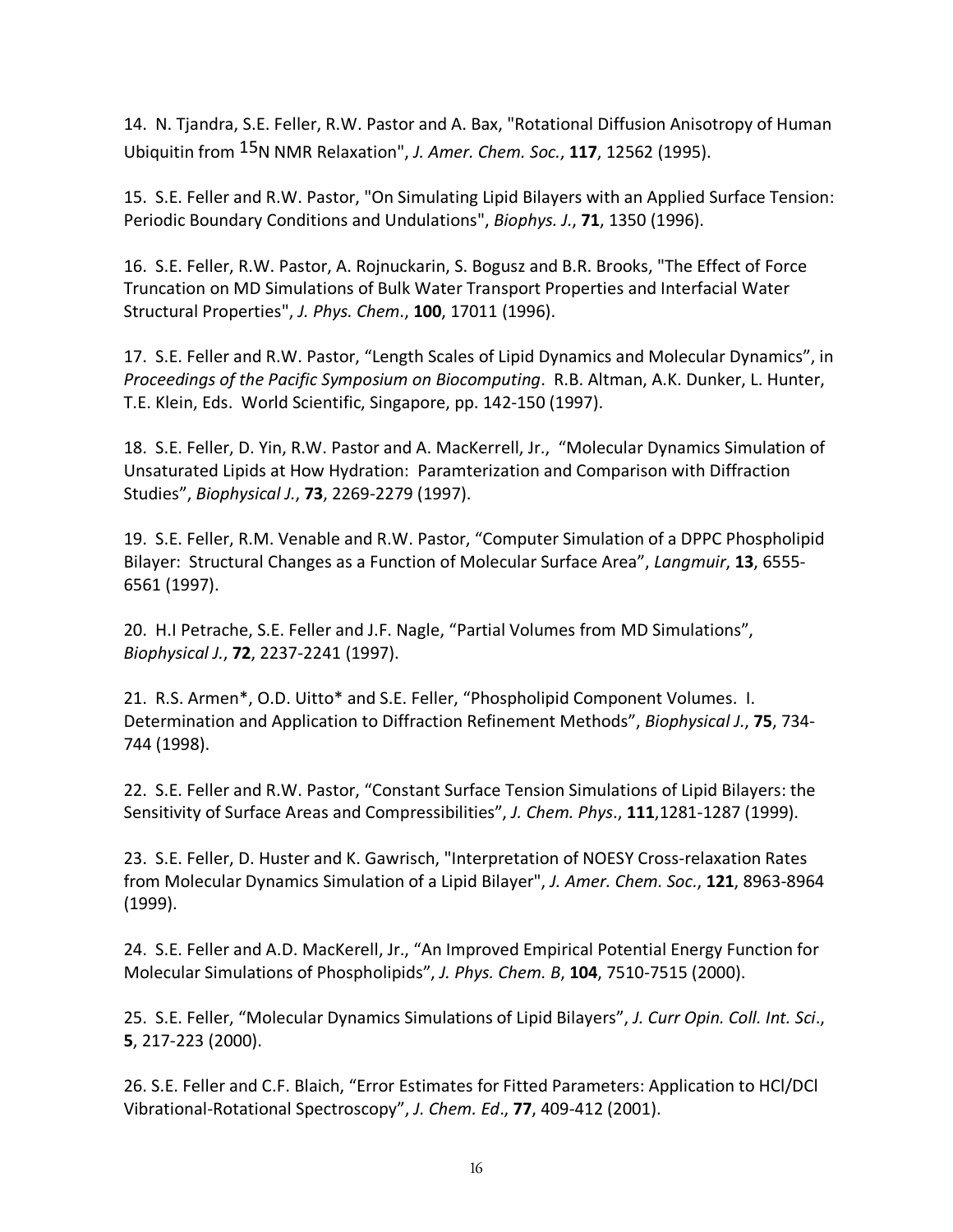27. S.E. Feller, "Molecular Dynamics Simulation of Phospholipid Bilayers" *in* Lipid Bilayers, John Katsaras and Thomas Gutberlet (Eds.), Springer, 2000:89-107.

28. M.J. Schneider\* and S.E. Feller, "Molecular Dynamics Simulations of a Phospholipid Detergent Mixture", *J. Phys. Chem*., **105**, 1331-1337 (2001).

29. S.E. Feller, K. Gawrisch and A.D. MacKerell, Jr., "Polyunsaturated Fatty Acids in Lipid Bilayers: Intrinsic and Environmental Contributions to Their Unique Physical Properties", *J. Amer. Chem. Soc*., **124**, 318-326 (2002).

30. S.E. Feller, C.A. Brown\*, D.T. Nizza and K. Gawrisch, "NOESY cross-relaxation rates and ethanol distribution across membranes", *Biophys. J*., **82**, 1396-1404 (2002).

31. M.L. Strader\* and S.E. Feller, "A Flexible All-atom Model of Dimethylsulfoxide for Molecular Dynamics Simulations", *J. Phys. Chem. A*, **106**, 1074-1080 (2002).

32. A.T.S. Taylor and S.E. Feller, "Structural Studies of Phycobiliproteins from *Spirulina*: Combining Spectroscopy, Thermodynamics, and Molecular Modeling in an Undergraduate Biochemistry Experiment", *J. Chem. Ed*., **79**, 1467 (2002).

33. R.W. Pastor, R.M. Venable and S.E. Feller, "Lipid Bilayers, NMR Relaxation, and Computer Simulations", *Acc. Chem. Res*., **35**, 438-446 (2002).

34. H.A. Stern and S.E. Feller, "Calculation of the Dielectric Permitivitty Profile for a Nonuniform System: Application to a Lipid Bilayer Simulation", *J. Chem. Phys.*, **118**, 3401-3413 (2003).

35. S.E. Feller, K. Gawrisch, and T.B. Woolf, "Rhodopsin Exhbits a Preference for Solvation by Polyunsaturated Docosohexaenoic Acid", *J. Amer. Chem. Soc*., **125**, 4434-4435 (2003).

36. N.V. Eldho, S.E. Feller, S. Tristram-Nagle, I.V. Polozov, K. Gawrisch, "Polyunsaturated Docosahexaenoic vs. Docosapentaenoic Acid – Differences in Lipid Matrix Properties from the Loss of One Double Bond", *J. Amer. Chem. Soc.*, **125**, 6409-6421 (2003).

37. D.R. Carl\* and S.E. Feller, "Free Energy of Water Transfer into a Hydrophobic Medium: The Effect of Polyunsaturation", *Langmuir*, **19**, 8560-8564 (2003).

38. S.E. Feller, R.F. Dallinger, and P.C. McKinney, **"**A Program of Computational Chemistry Exercises for the First-Semester General Chemistry Course", *J. Chem. Ed.*, **81**, 283-287 (2004).

39. N. Kurcerka, J.F Nagle, S.E. Feller and P. Balgavy, "Models to analyze small angle neutron scattering from unilamellar lipid vesicles", *Phys Rev E*. **69**, 051903 (2004).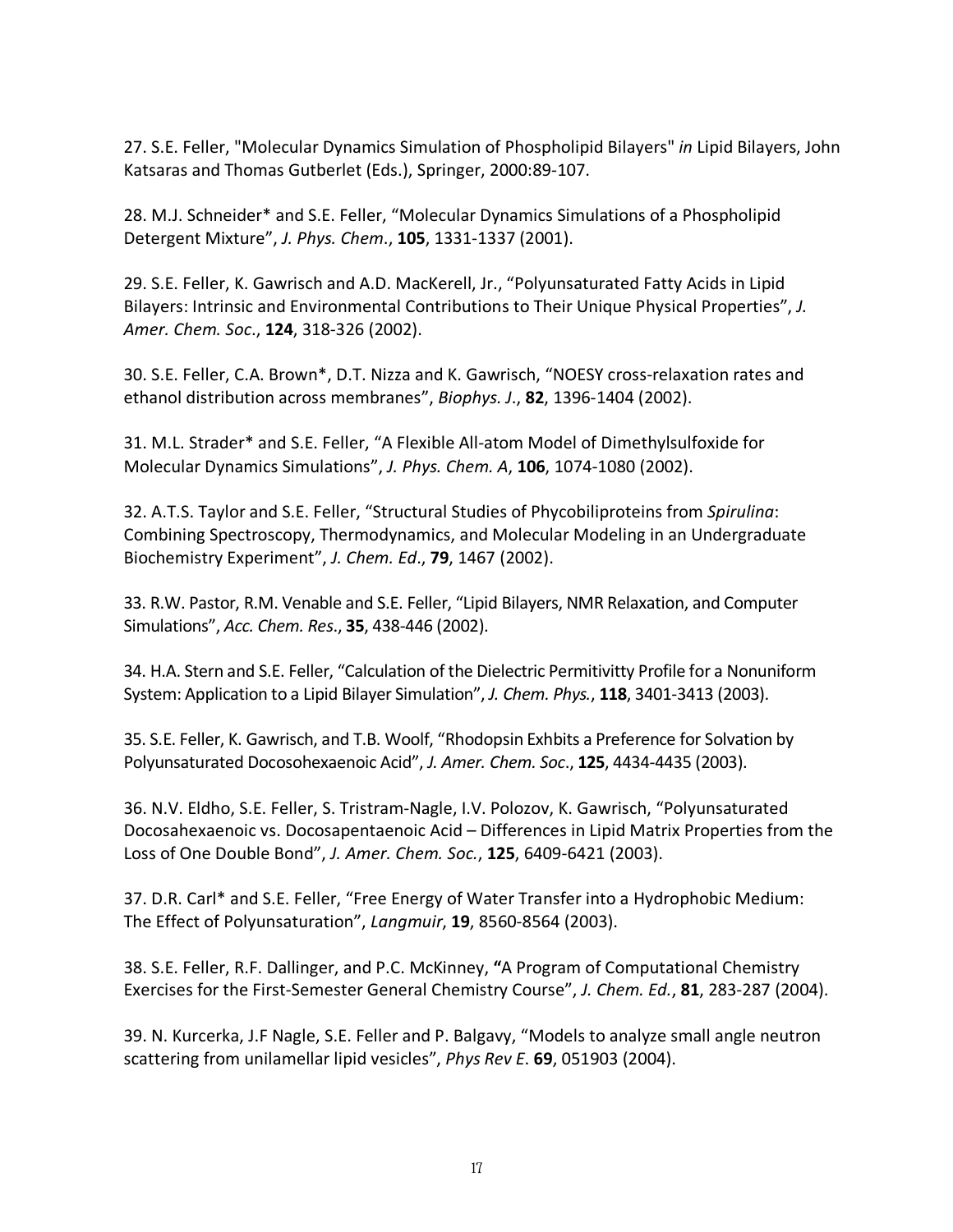40. C. Roach, S.E. Feller, J.A. Ward\*, S.R. Shaikh, M. Zerouga, and W. Stillwell, "Comparison of *Cis* and *Trans* Fatty Acid Containing Phosphatidylcholines on Membrane Properties", *Biochemistry* **43**, 6344-6351 (2004).

41. Pitman, M. C.; Suits, F.; MacKerell, A. D., Jr.; Feller, S. E., "Molecular-Level Organization of Saturated and Polyunsaturated Fatty Acids in a Phosphatidylcholine Bilayer Containing Cholesterol", *Biochemistry* **43**, 15318-15328 (2004).

42. Pitman, M. C.; Grossfield, A.; Suits, F.; Feller, S. E., "Role of cholesterol and polyunsaturated chains in lipid-protein interactions: Molecular dynamics simulation of rhodopsin in a realistic membrane environment", *J. Am. Chem. Soc* **127**:4576-4577 (2005).

43. Suits, F.; Pitman, M. C.; Feller, S. E., "Molecular Dynamics Investigation of the Structural Properties of Phosphatidylethanolamine Lipid Bilayers", *J. Chem. Phys.* 122:244714 (2005).

44. Pitman, M. C.; Suits, F.; Gawrisch, K.; Feller, S. E., "Molecular Dynamics Investigation of the Dynamical Properties of Phosphatidylethanolamine Lipid Bilayers", *J. Chem. Phys.* 122:244715 (2005).

45. Feller, S.E.; Gawrisch, K., "Properties of docosahexaenoic acid-containing lipids and their influence on the function of the GPCR rhodopsin", *Curr. Opin. Struct. Bio*. **15**:416-422 (2005).

46. Carrillo-Tripp, M., Feller, S.E., "Evidence for a Mechanism by Which -3 Polyunsaturated Lipids May Affect Membrane Protein Function", *Biochemistry* **44**:10164-10169 (2005).

47. Fitch, B.G.; Rayshubskiy, A.; Eleftheriou, M.; Ward. C.J.T.; Giampapa, M.; Zhestkov, Y.; Pitman, M.C.; Suits, F.; Grossfield, A.; Pitera, J.; Swope, W.; Zhou, R.; Germain, R.S., Feller, S.E., "Blue Matter: Strong Scaling of Molecular Dynamics on Blue Gene/L", IBM Research Technical Report RC3688 (2005).

48. Grossfield, A.; Feller, S. E.; Pitman, M. C., "A role for direct interactions in the modulation of rhodopsin by  $\omega$ -3 polyunsaturated lipids", *Proc. Nat. Acad. Sci* 103: 4888-4893 (2006).

49. Grossfield, A.; Feller, S. E.; Pitman, M. C., "Contribution of Omega-3 Fatty Acids to the Thermodynamics of Membrane Protein Solvation", *J. Phys. Chem. B* **110**: 8907-8909 (2006).

50. Martínez-Mayorga, K.; Pitman, M.C.; Grossfield, A.; Feller, S.E.; Brown, M.F., "Retinal Counterion Switch Mechanism in Vision Evaluated by Molecular Simulations", *J. Am. Chem. Soc.* **128**: 16502-16503 (2006).

51. Grossfield, A.; Feller, S. E.; Pitman, M. C., "Convergence of Molecular Dynamics Simulations of Membrane Proteins", *Proteins: Struc Func Gen* **67**: 31-40 (2007)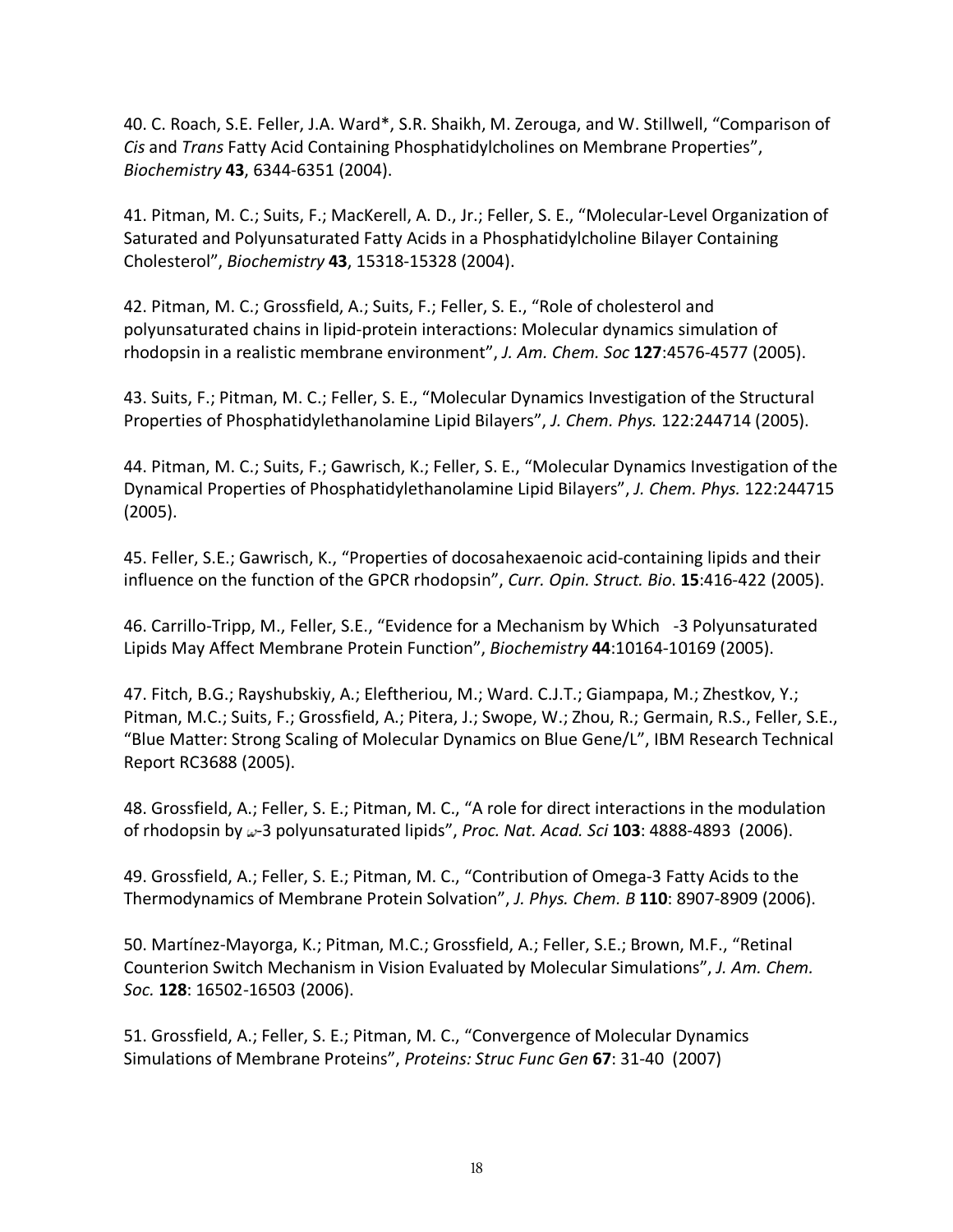52. Alexander Vogel, A.; Tan, K.T.; Waldmann, H.; Feller, S.E.; Brown, M.F.; Huster, D. "Flexibility of Ras Lipid Modifications Studied by  $2H$  Solid-State NMR and Molecular Dynamics Simulations", *Biophys. J*. **93**: 2697-2712 (2007).

53. P.W. Lau, A. Grossfield, S.E. Feller, M.C. Pitman, M.F. Brown, "Dynamic Structure of Retinylidene Ligand of Rhodopsin Probed by Molecular Simulations", *J. Mol. Bio*. **372**: 906-917 (2007).

54. S.E. Feller, "Acyl Chain Conformations in Phospholipid Bilayers: A Comparative Study of Docosahexaenoic Acid and Saturated Fatty Acids", *Chem. Phys. Lipids* **153**: 76-80 (2008).

55. N. Kucerka, J.F. Nagle, J.N. Sachs, S.E. Feller, J. Pencer, A.J. Jackson, and J. Katsaras, "Lipid bilayer structure determined by the simultaneous analysis of neutron and x-ray scattering data", *Biophys. J*. **95**: 2356-2367 (2008).

56. A. Grossfield, M.C. Pitman, S.E. Feller, O. Soubias, K. Gawrisch, "Internal hydration increases during activation of the G-protein-coupled receptor rhodopsin", *J. Mol. Bio*. **381**: 478-486 (2008).

57. M. Roark, S.E. Feller, "Structure and Dynamics of a Fluid Phase Bilayer on a Solid Support as Observed by a Molecular Dynamics Computer Simulation", *Langmuir*, **24**: 12469–12473 (2008).

58. G.F. Salgado, R. Marquant R, A. Vogel, I.D. Alves, S.E. Feller, N. Morellet, S. Bouaziz, "Structural Studies of HIV-1 Gag p6ct and Its Interaction with Vpr Determined by Solution Nuclear Magnetic Resonance", *Biochemistry*, **48**: 2355-2367 (2009).

59. G. Khelashvili, A. Grossfield, S.E. Feller, M.C. Pitman, H. Weinstein, "Structural and dynamic effects of cholesterol at preferred sites of interaction with rhodopsin identified from microsecond length molecular dynamics simulations", *Proteins*, **76**:403-417 (2009).

60. M. Roark, SE Feller, "Molecular Dynamics Simulation Study of Correlated Motions in Phospholipid Bilayer Membranes", *J. Phys. Chem. B*, **113**: 13229-13234 (2009).

61. S.P. Soni, J.A. Ward\*, S.E. Sen, S.E. Feller, S.R. Wassall, "Effect of Trans Unsaturation on Molecular Organization in a Phospholipid Membrane", *Biochemistry*, **48**: 11097-11107 (2009).

62. G.F. Salgado, A. Vogel, R. Marquant, S.E. Feller, S. Bouaziz, I.D. Alves, "The Role of Membranes in the Organization of HIV-1 Gag p6 and Vpr: p6 Shows High Affinity for Membrane Bilayers Which Substantially Increases the Interaction between p6 and Vpr", *J. Med. Chem*., **52**: 7157-7162 (2009).

63. A. Vogel, G. Reuther, M.B. Roark, K.T. Tan, H. Waldmann, S.E. Feller, D. Huster, "Backbone conformational flexibility of the lipid modified membrane anchor of the human N-Ras protein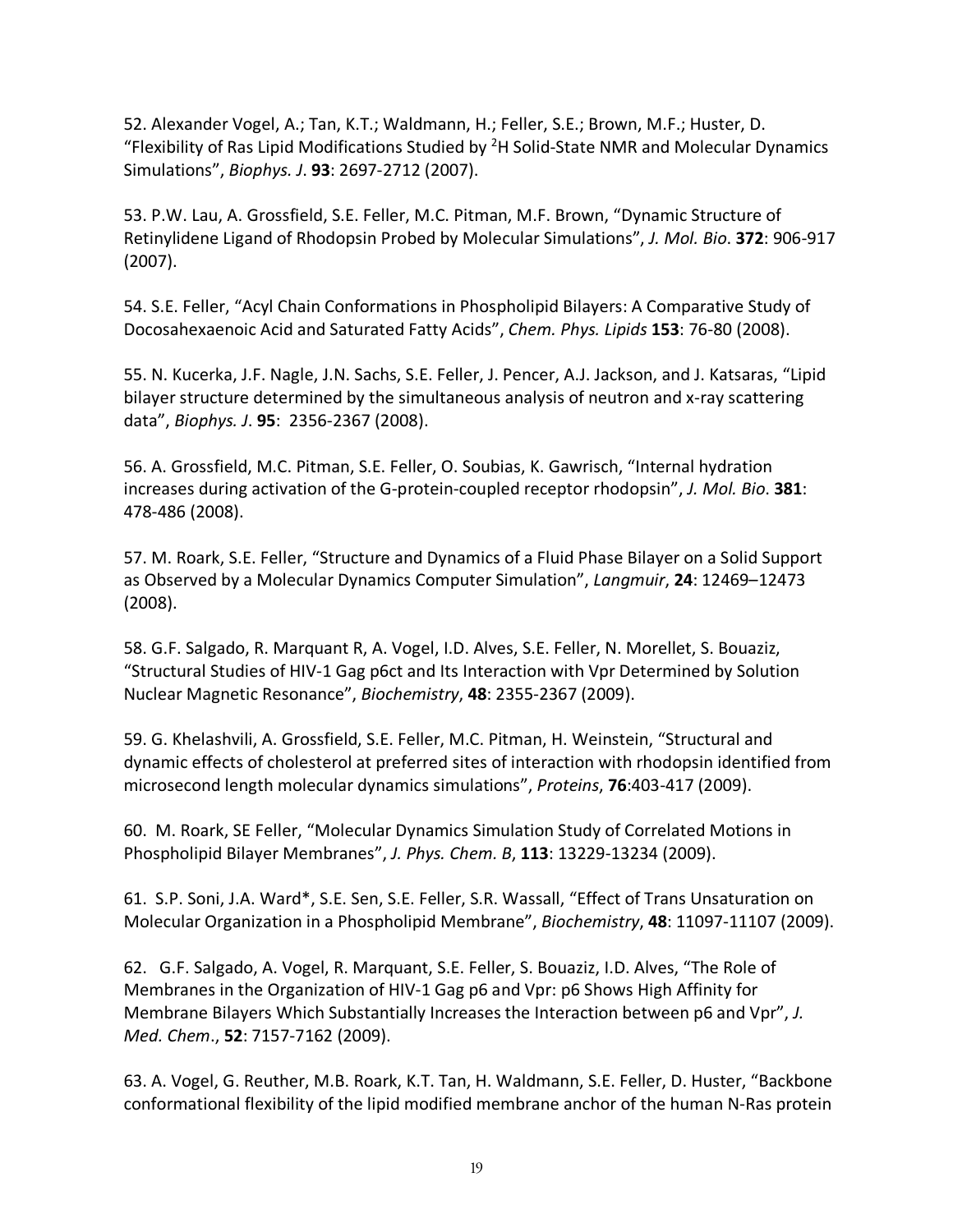investigated by solid-state NMR and molecular dynamics simulation", *BBA-Biomembranes*, **1798**: 275-285 (2010).

64. S.R. Wassall, M.A. McCabe, C.D. Wassall, R.O. Adlof, S.E. Feller, "Solid-State H-2 NMR and MD Simulations of Positional Isomers of a Monounsaturated Phospholipid Membrane: Structural Implications of Double Bond Location", *J. Phys. Chem. B*, **114**: 11474-11483 (2010)

65. D.P. Hurst, A. Grossfield, D.L. Lynch, S. Feller, T.D. Romo, K. Gawrisch, M.C. Pitman, P.H. Reggio, "A Lipid Pathway for Ligand Binding Is Necessary for a Cannabinoid G Protein-coupled Receptor", *J. Biol. Chem*., **285**:17954-17964 (2010).

66. B. Mertz, M. Lu\*, M.F. Brown, S.E. Feller "Steric and Electronic Influences on the Torsional Energy Landscape of Retinal", *Biophys. J*., 101: L17-L19 (2011).

67. T. Engelbrecht, T. Haub, K. Sub, A. Vogel, M. Roark, S.E. Feller, R.H.H. Neubert, and B. Dobner, "Characterisation of a new ceramide EOS species: synthesis and investigation of the thermotropic phase behaviour and influence on the bilayer architecture of stratum corneum lipid model membranes", *Soft Matter*, 7:8998-9011 (2011).

68. B. Mertz, A.V. Struts, S.E. Feller, M.F. Brown, "Molecular simulations and solid-state NMR investigate dynamical structure in rhodopsin activation" *Biochimica et Biophysica Acta - Biomembranes*, 1818: 245-251 (2012).

69. A. Vogel, M. Roark, S.E. Feller, "A reinterpretation of neutron scattering experiments on a lipidated Ras peptide using replica exchange molecular dynamics", *Biochimica et Biophysica Acta - Biomembranes*, 1818: 219-224, (2012).

70. A. Vogel, S.E. Feller, "Headgroup Conformations of Phospholipids from Molecular Dynamics Simulation: Sampling Challenges and Comparison to Experiment", *J. Membrane Biology*, 245: 23-28 (2012).

71. Olausson, B., Grossfield, A., Pitman, M., Brown, M., Feller, S., Vogel, A., "Molecular dynamics simulations reveal specific interactions of post-translational palmitoyl modifications with rhodopsin in membranes", *J. Am. Chem. Soc*., **134**:4234-433 (2012)

72. Zhu, S., Brown, M.F., Feller S.E., "Retinal Conformation Governs pKa of Protonated Schiff Base in Rhodopsin Activation", *J. Am. Chem. Soc*., **135**: 9391-9398 (2013).

73. N. Leioatts, B.Mertz, K. Martínez-Mayorga, T.D. Romo ,M.C. Pitman, S.E. Feller, A. Grossfield, M.F. Brown "Retinal Ligand Mobility Explains Internal Hydration and Reconciles Active Rhodopsin Structures", *Biochemistry*, 53: 376-385 (2014).